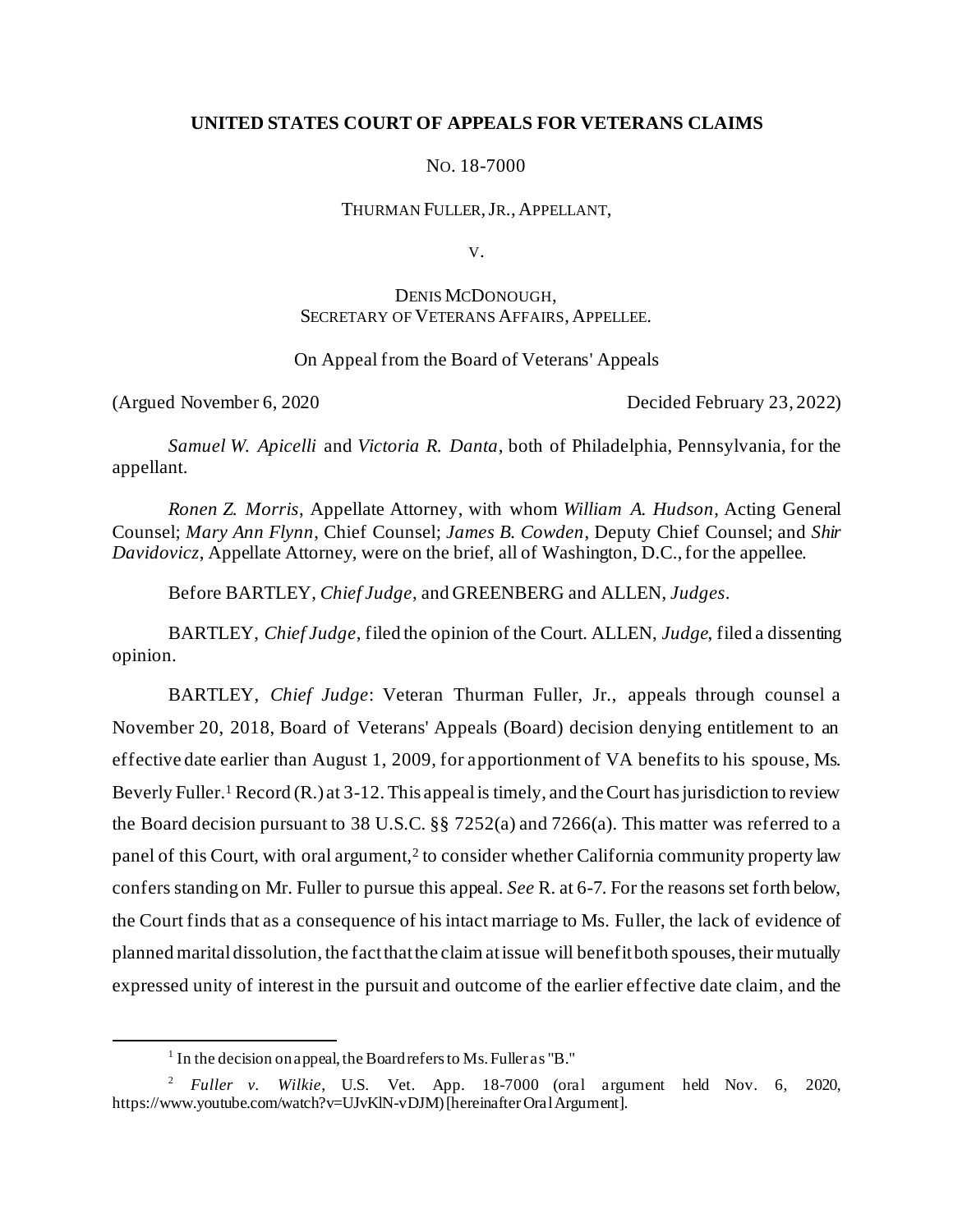economic injury to their community property sustained by VA's denial of an earlier effective date for the apportioned benefits, Mr. Fuller has standing to pursue the appeal. Furthermore, the Court concludes that VA failed to provide reasons or bases concerning its invocation of the presumption of regularity as to its April 2004 communication to Ms. Fuller. Accordingly, the Court will set aside the November 2018 Board decision and remand the matter for further development, if necessary, and readjudication consistent with this decision.

#### **I. FACTUAL BACKGROUND**

Mr. Fuller served on active duty in the U.S. Air Force from October 1958 until April 1962. R. at 1621. In 1977, Mr. Fuller and Ms. Fuller married. R. at 2603.In November 1999, Mr. Fuller was incarcerated in Cameron, Missouri, following conviction of a felony offense and remained incarcerated until 2014. R. at 2401, 2601, 2097.

In February 2004, while the veteran was incarcerated, a VA regional office (RO) granted service connection for residuals of a left elbow condition and assigned a 10% evaluation, effective July 28, 2002. R. at 2605-09, 2612-14. In the notification letter to Mr. Fuller, VA indicated that a portion of his compensation was withheld due to his incarceration and that his dependents may be entitled to apportionment of the withheld portion. R. at 2606. The letter directed the veteran to complete and return VA Form 21-686c, "Declaration of Status of Dependents," within 60 days. R. at 2606-07. In March 2004, Mr. Fuller returned the completed form to the RO, identifying Ms. Fuller as his dependent and providing a California address. R. at 2603-04. In April 2004, the RO sent a letter to Ms. Fuller at the address provided by Mr. Fuller, stating that Mr. Fuller had "submitted a claim on your behalf," informing her of her right to file an apportionment claim, and seeking verification of her income and expenses. R. at 2600. The RO did not receive a response to that letter. R. at 8.

In July 2009, Mr. Fuller sent VA a letter providing an updated California address for Ms. Fuller, expressing a belief that his spouse had been receiving apportionment of his benefits. R. at 2569 ("[A]mount withheld is to go to my wife, Beverly J. Fuller, which I [have] been thinking you have been sending her and I am inquisitive [why] her benefits [have] not been mailed to her, she is authorize[d] to get half of my benefit awarded [and] I filled out the necessary paperwork."). The next day, Ms. Fuller expressed her desire to "file for an apportionment of any benefit due [] from . . . January 2002." R. at 2572.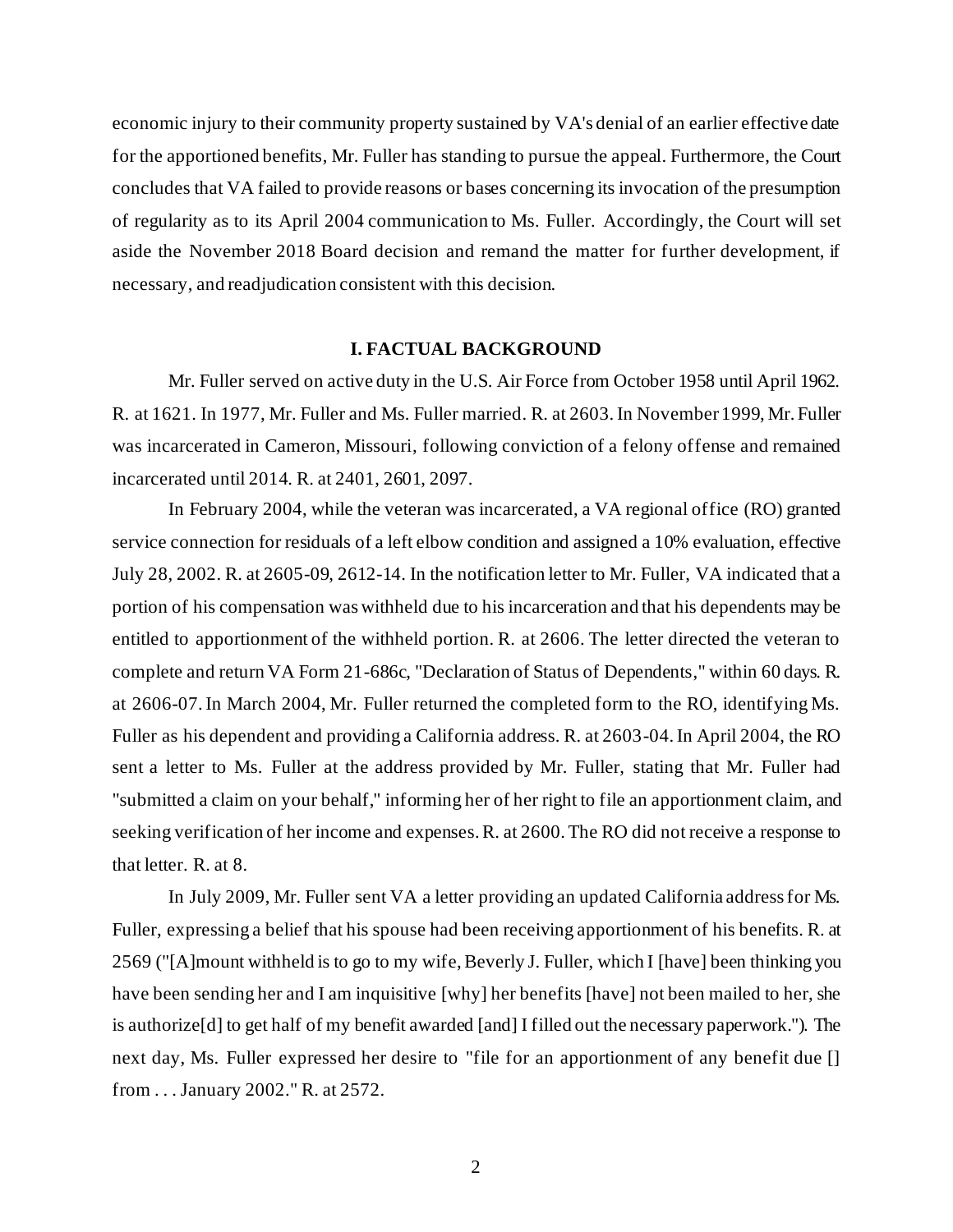In August 2009, VA sent a letter to Mr. Fuller indicating that VA had received a request for apportionment of his VA benefits and requesting additional information. R. at 2566-67. Mr. Fuller sent a letter to VA expressing surprise at their request for further information and seeking clarity as to the status of apportionment of his benefits: "I [have been] eligible . . . since [the] year 2002 and VA has been deducting one half (1/2) of my benefits and supposedly the [VA] was to send the deduct[ed] one half (1/2) to my spouse . . . and the [VA] has not sent her any checks." R. at 2573. Also in August 2009, VA requested further information from Ms. Fuller. R. at 2564-65.

In September 2009, the RO granted an apportionment to Ms. Fuller, effective August 1, 2009. R. at 2556-67. Mr. Fuller filed a Notice of Disagreement (NOD) contesting the August 2009 effective date, arguing that his spouse was entitled to an apportionment effective July 2002, the effective date of his entitlement to compensation benefits. R. at 2549. The RO issued a Statement of the Case (SOC) in April 2010, R. at 2519-27, and Mr. Fuller timely perfected an appeal to the Board. R. at 2515-16. In June 2010, Mr. Fuller asserted that he had earlier submitted an apportionment claim "on behalf of" his spouse. R. at 2495.

In September 2012, the Board remanded Mr. Fuller's claim to the RO, noting that Mr. Fuller "appear[ed] to be supporting [Ms. Fuller's] claim for benefits." R. at 2447-52. The Board observed that, although Mr. Fuller was afforded an SOC and had filed the VA Form 9 (Substantive Appeal), there was no indication that Ms. Fuller was provided a copy of the SOC or the Substantive Appeal, and no indication that she was notified of a scheduled hearing. R. at 2450. The Board remanded the case for the RO to provide Ms. Fuller with proper notice. R. at 2451-51. In October 2012, the RO issued a Supplemental SOC (SSOC) to Mr. Fuller. R. at 2441-43.

In February 2013, the Board again remanded the issue of the effective date of apportionment benefits for the RO to address whether the veteran had standing to file an NOD as to the September 2009 decision assigning an effective date for apportionment, especially where the veteran was arguing that his spouse was due an earlier effective date for apportionment. R. at 2177-83. In October 2015, the RO issued an SSOC to Mr. Fuller, finding that he did not have standing to file an NOD as to the September 2009 rating decision. R. at 2135-39. Ms. Fuller submitted a letter to VA indicating that she had not received any correspondence from VA requiring her response until the October 2015 SSOC. She indicated that "[f]actually, in my opinion, because [Mr. Fuller] was the [v]eteran, he was the individual better informed and capable to evaluate and respond to all aspects regarding his VA benefits." R. at 146. She asserted that to the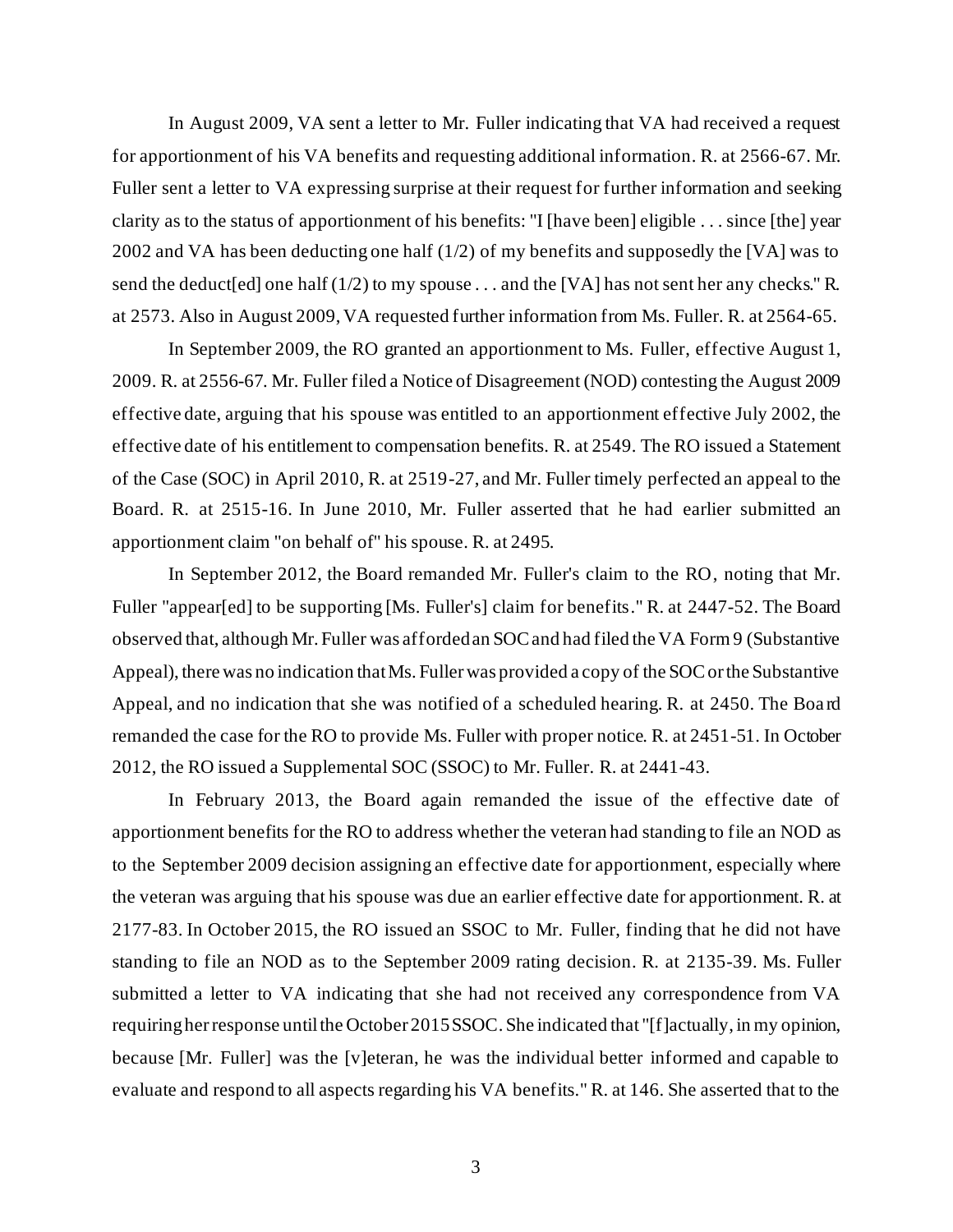extent the October SSOC informed her that she could choose an individual to represent her interest, "the person I feel most knowledgeable and capable in this situation[] is my spouse[.]" *Id.* The Board denied an earlier effective date of benefits in November 2016, concluding that Mr. Fuller did not have standing to file the NOD. R. at 2069.

Mr. Fuller appealed to this Court and the Secretary conceded that the Board had provided inadequate reasons or bases for finding that Mr. Fuller lacked standing because Ms. Fuller's residence in California, a community property state, was not considered. However, the Secretary argued that this omission was harmless because, assuming that the Board should have considered Ms. Fuller's residence in a community property state, the remedy would be issuing a decision on the merits, which the Board provided. In June 2018, this Court issued a decision remanding Mr. Fuller's appeal. R. at 149-50 (*Fuller v. O'Rourke*, No. 16-4106, 2018 WL 2715399 (Vet. App. June 6, 2018) (*Fuller I*)). The Court concluded that lack of jurisdiction cannot be harmless error: if an individual lacks the ability to bring an appeal then the Board lacks jurisdiction to render a merits decision on the appeal. R. at 148; *see Fuller I*, 2018 WL 2715399, at \*4 (citing *Jarrell v. Nicholson*, 20 Vet.App. 326, 334 (2006) (en banc)). The Court remanded Mr. Fuller's claim for the Board to consider whether he was authorized to file an NOD as to the apportionment effective date. R. at 149.

In November 2018, the Board issued the decision on appeal. R. at 3-12. The Board determined that Mr. Fuller has standing to appeal the effective date assigned for apportionment of his benefits to his spouse because he has a property interest in those benefits due to Ms. Fuller residing in the community property state of California. R. at 7. Because the denial of an earlier effective date for the apportionment of VA benefits to Ms. Fuller indirectly deprived him of those funds, which would be considered part of the couple's community property under California state law given their intact marriage, the Board concluded that the veteran had standing to pursue the appeal. Although Mr. Fuller was not entitled to receive the apportioned benefits under 38 C.F.R. § 3.665, the Board found that his property interest in the shared marital estate with his spouse arose from the conversion of their estate to community property under California state law. *Id.* 

The Board concluded that Ms. Fuller's July 2009 correspondence was the first submission of the claim for apportionment, R. at 5; and that, to the extent Mr. Fuller's March 2004 VA Form 21-686c could be construed as an informal claim for apportionment to Ms. Fuller, that claim was abandoned because Ms. Fuller failed to respond within one year to VA's April 2004 request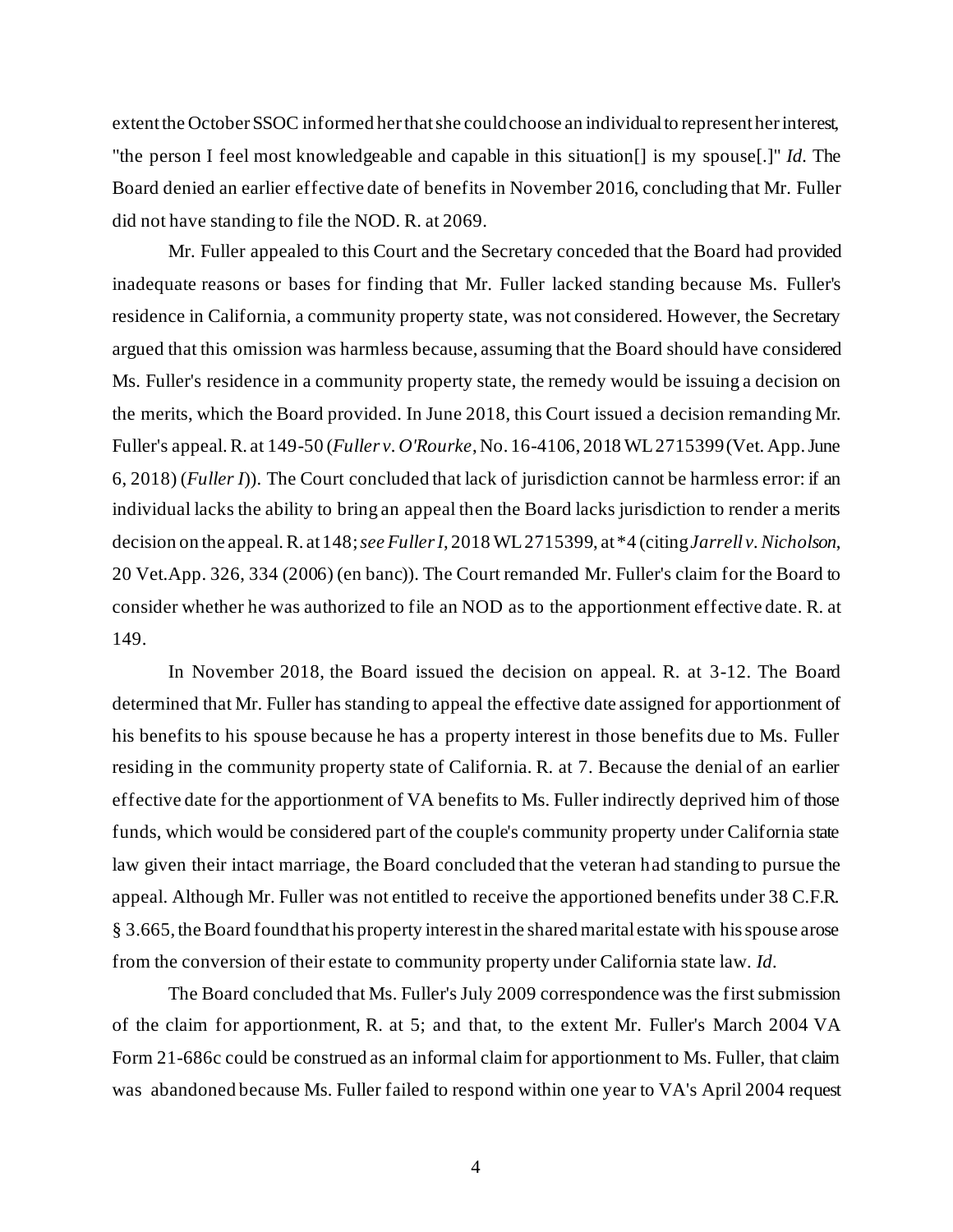for her financial information. R. at 5, 11. The Board acknowledged the veteran's contention that Ms. Fuller had not received the April 2004 VA letter because she moved several times between 2002 and 2004. However, the Board found that the presumption of regularity applied, that Mr. Fuller failed to rebut the presumption, and that VA had provided adequate notice to Ms. Fuller via the April 2004 letter. R. at 9-10. The Board further found that VA was under no obligation to inform the veteran that Ms. Fuller did not file for an apportionment. R. at 10.

The Board concluded that an effective date of apportionment earlier than August 1, 2009, was not warranted because Ms. Fuller filed for apportionment on July 9, 2009, and that was the earliest effective date possible under the facts of this case. R. at 11; *see* 38 C.F.R. § 3.665(f) (providing in relevant part that apportionment of an incarcerated veteran's benefits may not be made for any period prior to the date of receipt of a new claim or intent to file a claim as set forth in § 3.155(b)). This appeal followed.

#### **II. STANDING**

### A. The Parties' Arguments

The Secretary argues that the Court has no jurisdiction to address the appeal because Mr. Fuller lacks standing to pursue the apportionment effective date decision. Secretary's Brief (Br.) at 4. He argues that the Board failed to reconcile its decision as to standing with precedent caselaw holding that veterans lack standing to pursue appeals of their dependents' apportionment decisions. Secretary's Br. at 5-6 (citing *Ferenc v. Nicholson*, 20 Vet.App. 58 (2006); *Belton v. Principi*, 17 Vet.App. 209 (2003)). He urges dismissal.

Mr. Fuller argues that the Court must not dismiss the appeal because the Board made a specific finding of fact that Mr. Fuller had standing; citing to *Medrano v. Nicholson*, 21 Vet.App. 165, 170 (2007), *aff'd in part, dismissed in part sub nom. Medrano v. Shinseki*, 332 F. App'x 625 (Fed. Cir. 2009), he contends that the Court cannot disturb that favorable finding. Appellant's Reply Br. at 2. Mr. Fuller argues that during his incarceration, and to the current day, Ms. Fuller is his spouse and is a resident of California and Mr. Fuller has "a property interest in the marital estate he shared with his [spouse], which arose of the conversion of their estate to community property under California state law." Appellant's Reply Br. at 2-3. He argues that the Board's denial of an earlier effective date for apportionment indirectly deprives Mr. Fuller of these funds, that "would have been considered a part of their community property." *Id.*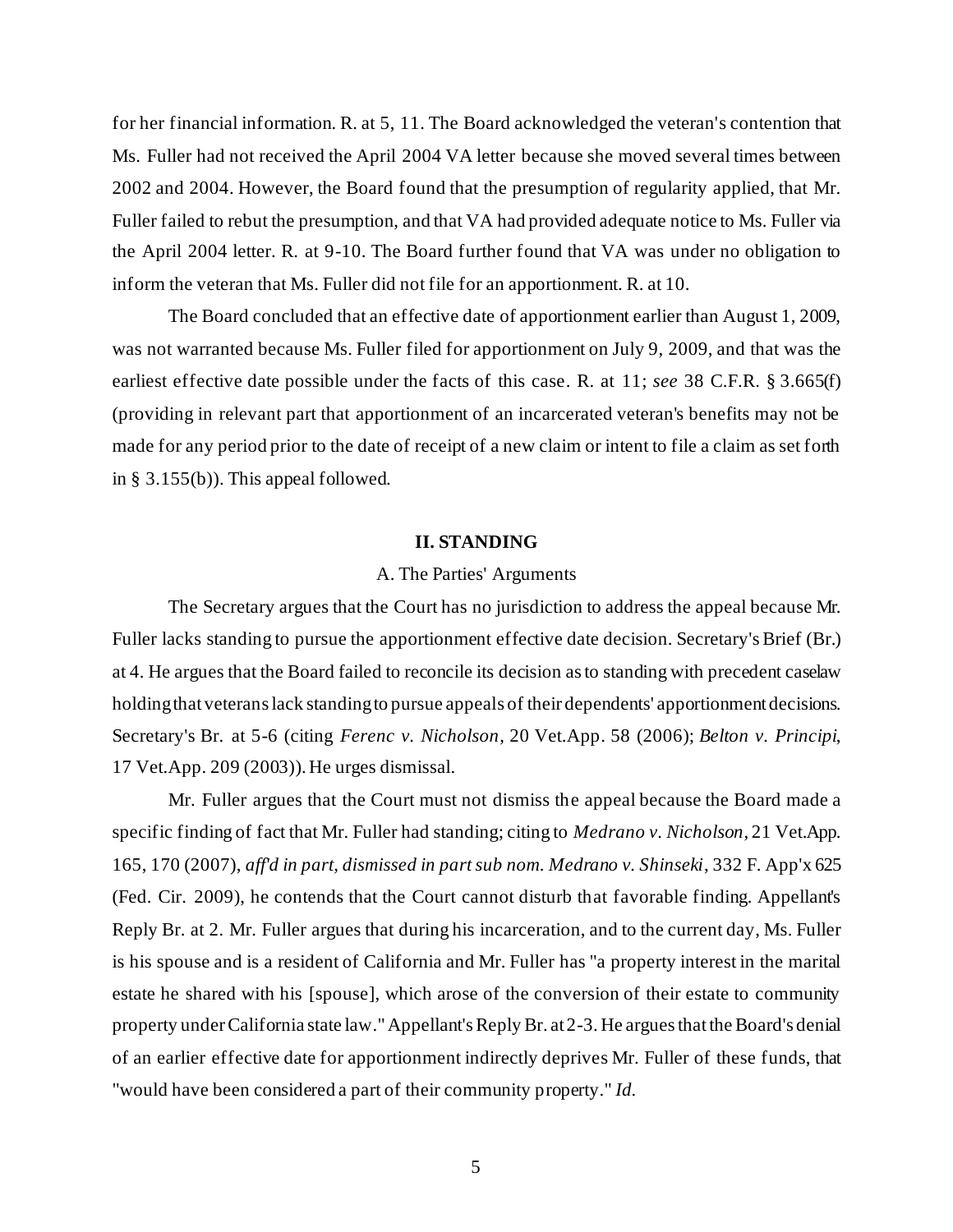At oral argument, the Secretary argued that 38 U.S.C. § 5301(a), a statute regarding the nonassignability of VA benefits payments, and 10 U.S.C. § 1408, the Uniformed Services Former Spouses' Protection Act (USFSPA), preempt state law that would characterize VA disability benefits as community property or otherwise subject them to marital property division. Oral Argument at 43:56-44:13; 44:30-45:39. The Secretary argued that a state law that would purport to give an incarcerated veteran, like Mr. Fuller, a property interest in the apportioned part of their benefits is preempted by 38 U.S.C. § 5313, which requires that a veteran incarcerated for the commission of a felony have his or her VA compensation benefits reduced to no more than 10%. Oral Argument at 44:13-44:29. The Secretary relies on *Mansell v. Mansell*, 137 S.Ct. 1400 (2017), and *Howell v. Howell*, 490 U.S. 581 (1991), for the proposition that the USFSPA excludes VA disability benefits from state community property laws and categorically bars state courts from subjecting to community property division the waived portion of VA military retirement pay. Oral Argument at 49:08-49:23.

Mr. Fuller asserts that the USFSPA, and by implication the Supreme Court's holding in *Mansell*, does not apply in the instant case and that sections 5301(a) and 5313 likewise do not impact Mr. Fuller's standing here. Oral Argument at 13:10-14:03.

#### B. Analysis

### *1. Community Property*

As a community property state, California "treats all property earned by either spouse during the marriage as community property; each spouse is deemed to make an equal contribution to the marital enterprise, and therefore each is entitled to share equally in its assets." *McCarty v. McCarty*, 453 U.S. 210, 216 (1981). Put plainly, in a community property system spouses jointly own all property created or acquired during the marriage, regardless of which spouse earned that property. WILLIAM QUINBY DE FUNIAK AND MICHAEL VAUGHN, PRINCIPLES OF COMMUNITY PROPERTY §§ 15-16 (2d ed. 1971). Under California law, it is a basic principle that "[t]he respective interests of each spouse in community property *during continuance of the marital relation* are present, existing, and equal interests." Cal. Fam. Code § 751 (West) (emphasis added).

Ownership of community property gives rise to a variety of considerations, which can be broadly separated into two categories: tax and nontax considerations. *See, e.g.*, M.READ MOORE, AM. L. INST., COMING SOON TO YOUR STATE: COMMUNITY PROPERTY 170-77 (2004). Nontax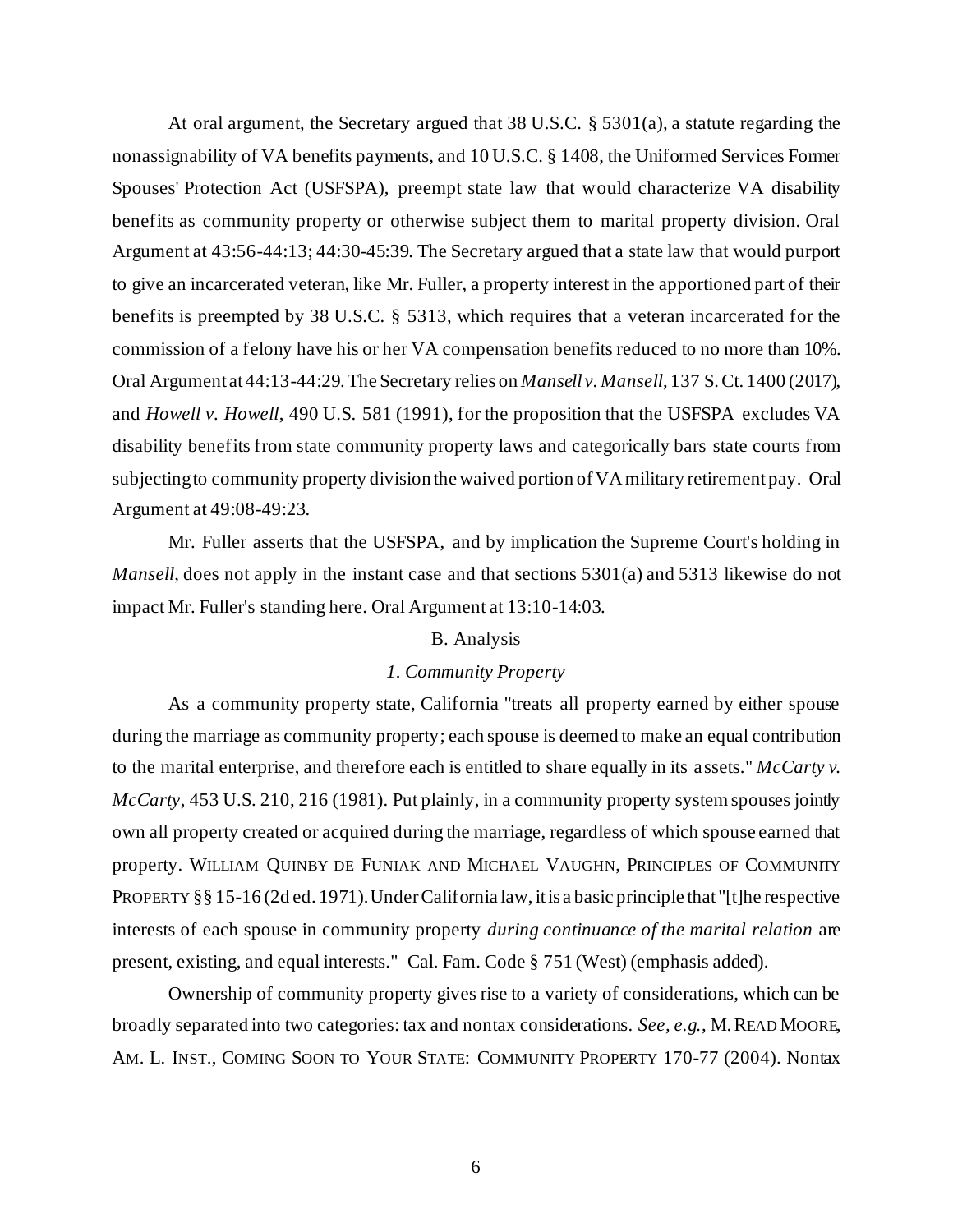considerations include lifetime management and control of community assets, 3 lifetime gifts, 4 creditors' claims, <sup>5</sup> and disposition at death. Tax considerations include estate tax implications, as well as income tax laws governing adjustment to the income tax bases of property.<sup>6</sup> While some of these considerations become relevant in the event of divorce and the resulting dissolution of the community, community property laws such as California's definitively have specific implications for intact marriages. Indeed, federal courts have found that a spouse's interest in community property is sufficient to confer standing during a marriage. 7

#### *2. Standing*

Article III standing requires that a party bringing an action have suffered "injury in fact" that is traceable to the conduct complained of, and it must be likely that the injury will be redressed by a favorable court decision. *Lujan v. Defenders of Wildlife*, 504 U.S. 555, 560 (1992). Similarly, in veterans law cases a party seeking relief in this Court must be "adversely affected" by a Board decision. *See Zevalkink v. Brown*, 102 F.3d 1236, 1243 (Fed. Cir. 1996) ("Under 38 U.S.C. § 7266(a), a party must be 'adversely affected' by a decision of the Board in order to appeal to the [Veterans] Court. The [Veterans Court] considers this a 'standing' requirement and that a party must, therefore, show some actual or threatened injury.") (citing *Landicho v. Brown*, 7 Vet.App. 42, 49 (1994)).

Where, as here, there is no dispute as to the underlying facts of the case, the question of whether a party satisfies the "adversely affected" standing requirement to pursue an appeal is a legal question that courts review de novo. See, e.g., Arakaki v. Lingle, 477 F.3d 1048, 1056 (9<sup>th</sup> Cir. 2007) ("Standing is a legal issue subject to de novo review."); *Maine People's Alliance And* 

 $3$  E.g., each spouse has a fiduciary obligation to deal fairly and to provide full disclosure to the other spouse regarding the existence, characterization, and valuation of all assets in which the community has or may have an interest and debts for which the community is or may be liable. *See*Cal. Fam. Code §1100(e).

<sup>&</sup>lt;sup>4</sup> E.g., a gift of community property made by one spouse without spousal consent will be subject to the claims of the nondonor spouse. *See* Cal. Fam. Code. §§ 1100(b), 1101.

 $5$  E.g., community property assets can generally be reached to satisfy debts incurred by either spouse during the marriage. *See* Cal. Fam. Code § 910.

<sup>6</sup> *See generally* Internal Revenue Manual, 25.18.1 *Basic Principles of Community Property Law* (Sept. 10, 2017).

<sup>7</sup> *See, e.g.*, *Gutierrez v. State Farm Mut. Ins. Co*, 2012 WL 398838 (N.D. Cal. Feb. 7, 2012) (finding a community interest in marital property sufficient to confer standing on a noncontracting spouse under the federal Fair Debt Collection Practices Act pursuant to 15 U.S.C. § 1692c(d), and standing for a conversion claim against an insurance company under California state law).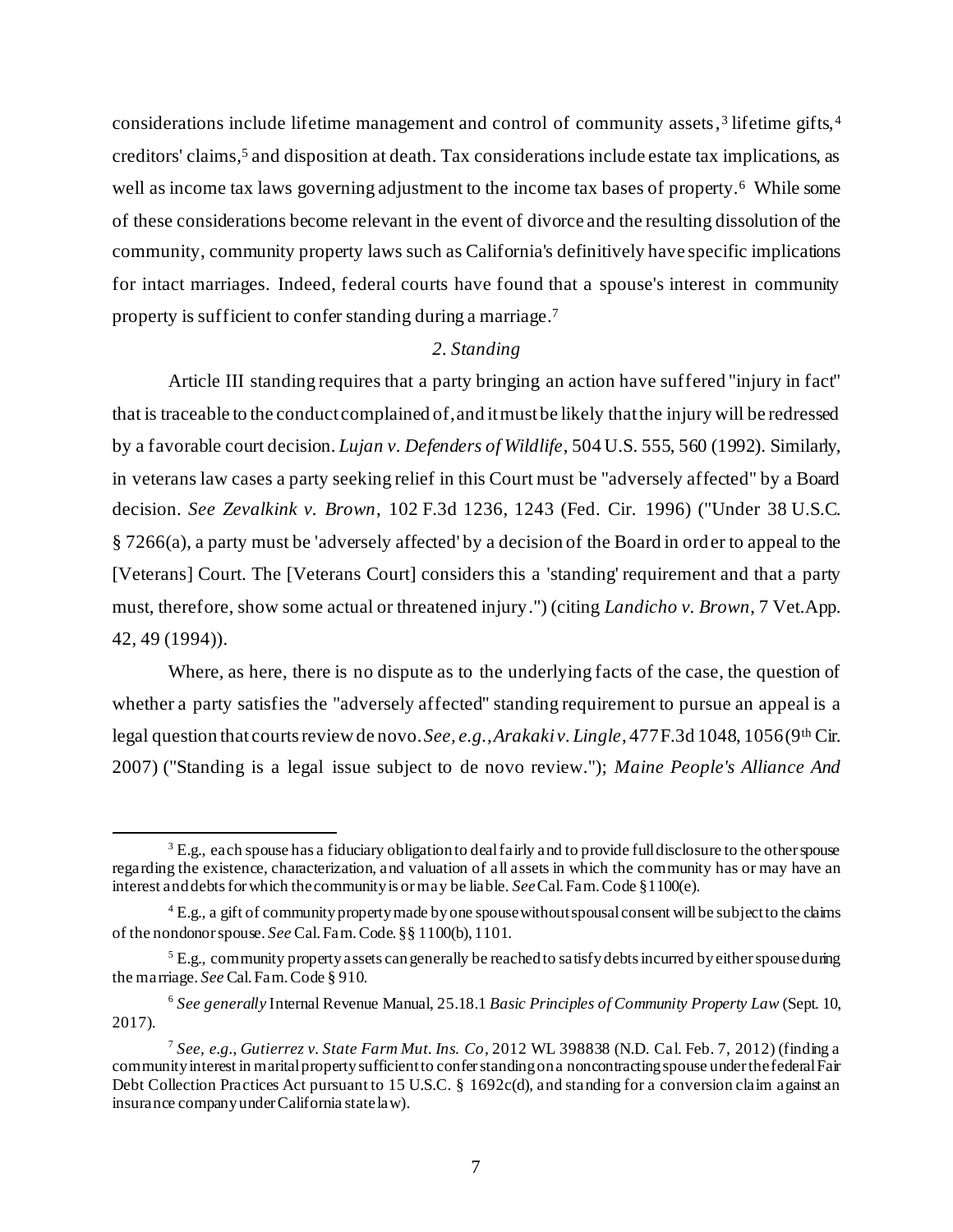*Natural Resources Defense Council v. Mallinckrodt, Inc*., 471 F.3d 277, 283 (1st Cir. 2006) ("The existence [or not] of standing is a legal question and, therefore, engenders de novo review."); *Gest v. Bradbury*, 443 F.3d 1177, 1181 n. 1 (9th Cir. 2006) ("Mootness and standing are questions of law that we review de novo."). Therefore, the Court is unpersuaded by Mr. Fuller's argument that *Medrano* prohibits us from revisiting the Board's "factual" finding that Mr. Fuller has standing. *See* Appellant's Reply Br. at 2 (citing *Medrano*, 21 Vet.App. at 170). Contrary to the Board's characterization of the issue, a decision as to standing is a legal conclusion, not a factual finding. Nevertheless, even though we reject Mr. Fuller's *Medrano* argument, we will affirm that portion of the Board decision that determined that Mr. Fuller has standing to appeal the effective date of apportionment benefits.

# *3. Sections 5313 and 5301(a), and the USFSPA, do not Impact Standing in this Case*

As noted, the Secretary argues that 38 U.S.C. §§ 5313 and 5301(a) and the USFSPA prevent Mr. Fuller from having standing to pursue this case because, in his view, they preempt state law that would characterize VA disability benefits as community property and otherwise subject those benefits to marital property division should the marriage end. Section 5313 provides that VA compensation benefits for veterans incarcerated for conviction of a felony will be reduced. 38 U.S.C. § 5313(a)(1). Under that provision a veteran such as Mr. Fuller, with a service-connected condition evaluated 20% disabling or higher, has compensation payments reduced to 10%. The residual amount not paid to the veteran may be paid as an apportionment to his or her dependents under 38 U.S.C. § 5307(a). VA benefits are not assignable and are generally exempt from legal or equitable process such as taxation and the claims of creditors, except to the extent specifically authorized by law. 38 U.S.C.  $\S 5301(a)(1)$ . The USFSPA excludes from the definition of "disposable retirement pay" divisible upon divorce the amount of retirement pay that a veteran waives to receive VA disability benefits. 10 U.S.C. § 1408(a)(4)(A)(ii). As a result, under the USFSPA a state court may treat a retiree's total monthly military retirement pay as community property divisible between a service member and a former spouse upon divorce, but only that portion that is in excess of retired pay waived, among other reasons, to receive VA disability benefits. 10 U.S.C.  $\S$ §1408(a)(4)(A)(ii), (c)(1).

We first address the Secretary's section 5313 argument. He contends that recognizing Mr. Fuller's property interest in the apportioned benefits for standing purposes would violate the statutory limitation on payment of compensation to an incarcerated veteran and caselaw related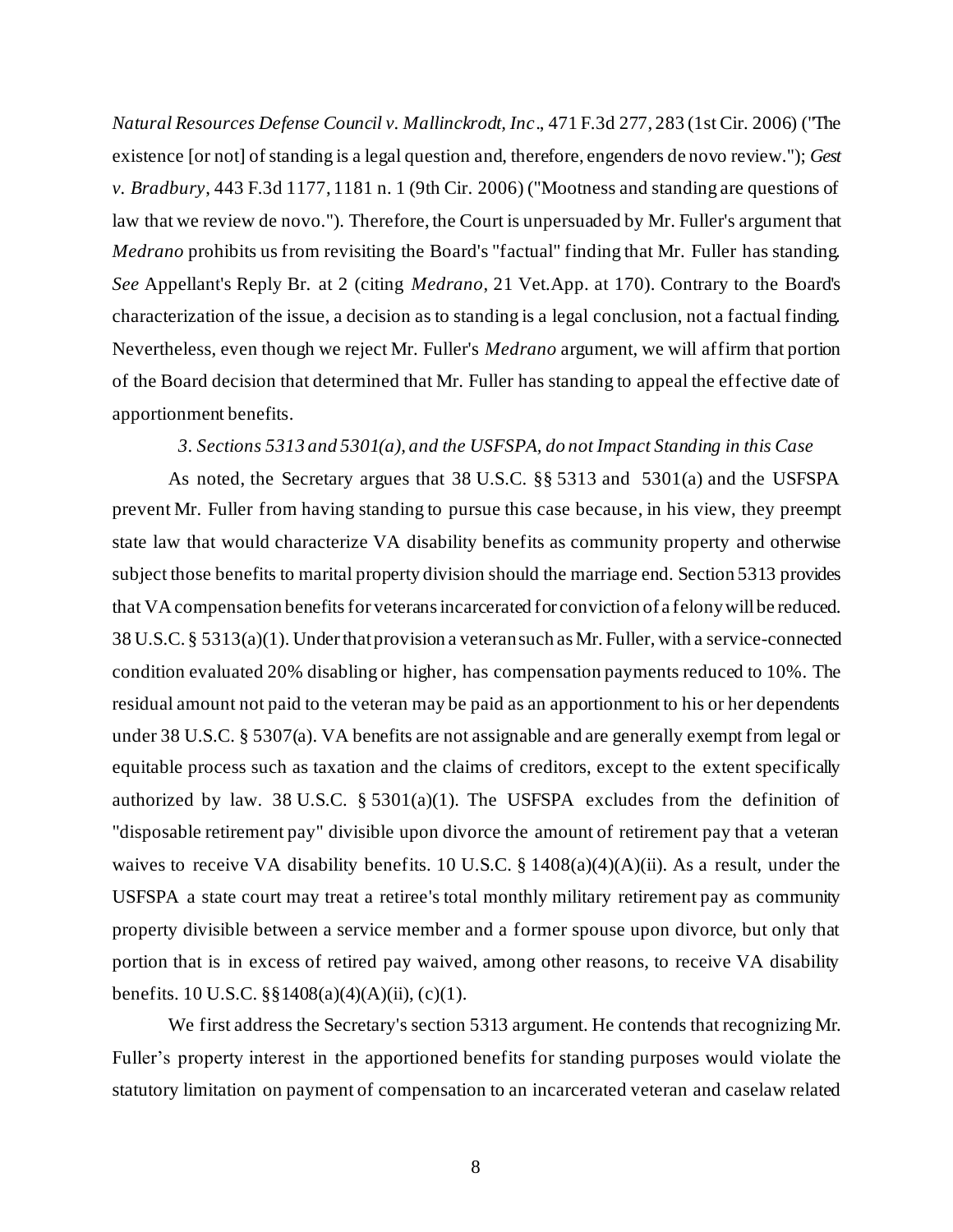thereto. The Court is unpersuaded. The record reflects, and Mr. Fuller does not dispute, that due to his incarceration for a felony conviction, beginning in March 2004 his VA compensation benefits were reduced in accordance with section 5313. R. at 2606. Apportionment to his dependent spouse occurred in accord with statute and, again, Mr. Fuller does not challenge the apportionment in the least. While section 5313 provides that compensation not paid to a veteran by reason of incarceration may be apportioned to a spouse, the statute does not suggest that a veteran whose compensation has been lawfully reduced in this manner cannot retain an interest in those apportioned funds to the limited extent that the veteran continues in a marital relationship with such spouse who resides in a community property jurisdiction. Rather, the statute simply recognizes that the veteran, while incarcerated, shall not be paid disability compensation in an amount that exceeds a prescribed reduced disability evaluation level. 38 U.S.C. 5313(a)(1)(A). Mr. Fuller's circumstances fully comport with that provision. Thus, given the community property jurisdiction in which Ms. Fuller resides, recognizing Mr. Fuller's community property interest in funds that have been statutorily apportioned to Ms. Fuller does not contravene section 5313's prohibition of full compensation payments to incarcerated veterans. In addition, as we explain in part B.4. below, this outcome is not in tension with established caselaw related to standing and apportionment.

We turn now to the Secretary's argument that a finding of standing in this case would violate section 5301(a)(1), which provides in relevant part that VA benefits payments "shall not be liable to attachment, levy, or seizure by or under any legal or equitable process whatever*,* either before or after receipt by the beneficiary." 38 U.S.C. § 5301(a)(1). Mr. Fuller responds that the statutory language does not suggest a per se rule barring recognition of an incarcerated veteran's property interest in apportioned benefits under the unique circumstances here. Oral Argument at 1:16:38-1:17:12.

Legal process is "the means whereby a court compels compliance with its demands." BLACK'S LAW DICTIONARY 1458 (11th ed. 2019) (quoting 72 C.J.S. *Proces*s § 2, at 589 (1987)); *see Woods v. Nicholson*, 21 Vet.App. 521, 2006 WL 3840220 at \*2 (2006) (table) (finding that a D.C. Superior Court order of attachment constitutes "legal process") , *aff'd*, 245 F. App'x 20 (Fed. Cir. 2007). Consistent with that definition, Congress carved out specific exceptions to section 5301(a)'s general prohibition, explicitly allowing the use of legal process against a veteran's benefits in some cases. *See, e.g.*, 42 U.S.C. § 659(h)(1)(A)(ii)(V) (authorizing VA to

9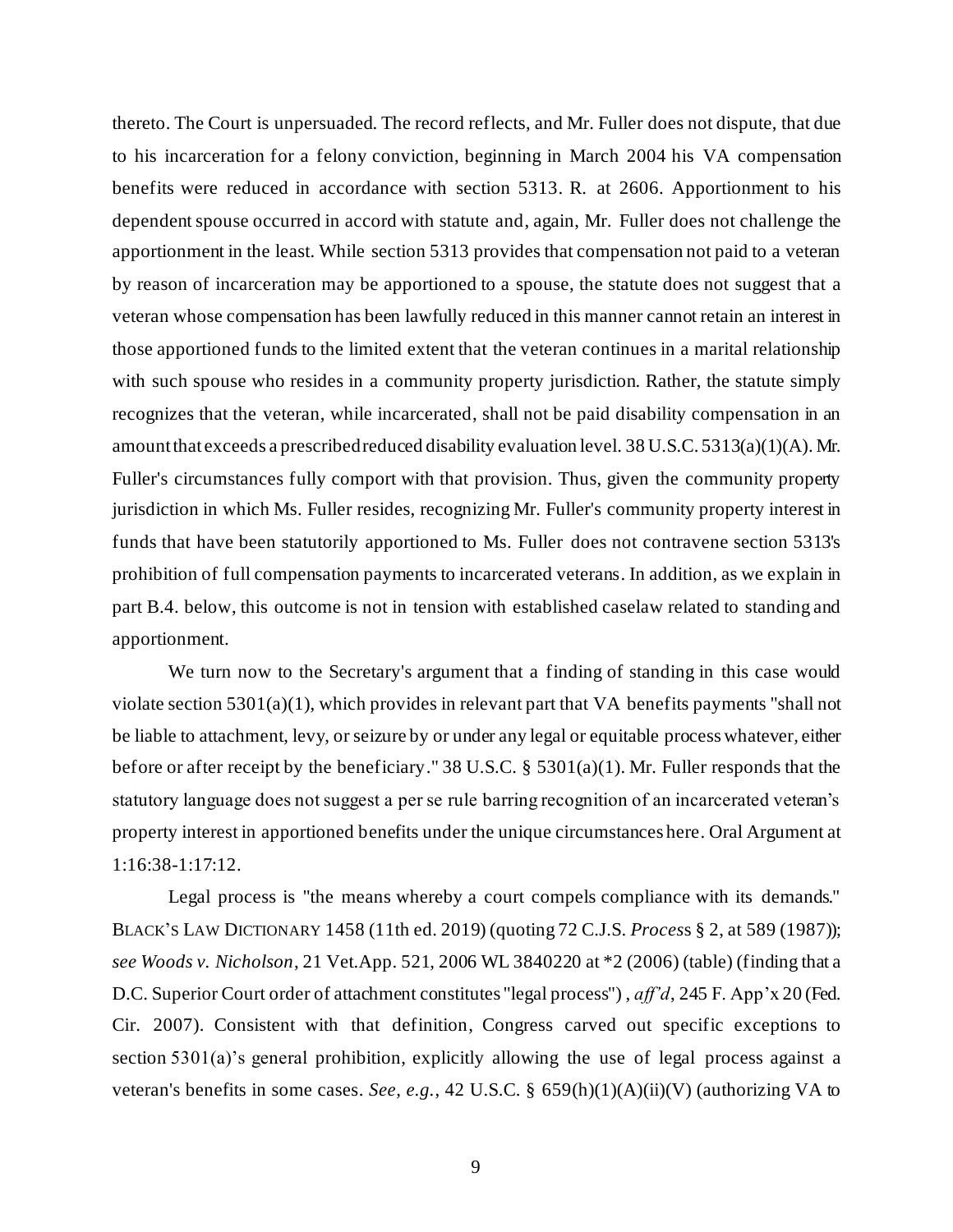withhold a portion of a veteran's VA disability compensation for alimony or child support pursuant to legal process when a veteran has waived a portion of his military retirement pay to receive VA benefits).

The language of section 5301(a), and its reach and meaning as described, do not support the Secretary's argument that finding standing in Mr. Fuller's case would violate section 5301(a)'s prohibition. There is no "legal process," no court order, no court writ, no court summons, no court notice at risk in our determination that Mr. Fuller has standing due to his community property interest in Ms. Fuller's assets given their intact marital relationship. The Secretary has presented no evidence that a finding of standing would threaten to violate section 5301(a)'s prohibition against attachment, levy, seizure, or legal process of VA disability benefits. And, contrary to the Secretary's argument, there is no support for his argument that a standing determination here will result in a court-ordered or court-sponsored division or transfer of Ms. Fuller's apportioned benefits. Oral Argument 52:47-52:55. Thus, the Court is not convinced by the Secretary's 5301(a) argument.

Moving to the Secretary's argument regarding the USFSPA, as noted, section 5301(a) prohibits assignment or legal process against VA benefits, "except to the extent authorized by law." 38 U.S.C. § 5301(a)(1). The USFSPA is an example of a statute that specifically allows VA benefits payments to be assignable and awardable as property, upon the dissolution of a marriage. *See* DEP'T OF DEF., AREPORT TO CONGRESS CONCERNING FEDERAL FORMER SPOUSE PROTECTION LAWS (2019). The Secretary argues that *Mansell* and *Howell* support his argument that the USFSPA preempts state property law, including California's, which would treat VA disability benefits as community property. *Howell*, 137 S.Ct. at 1400;*Mansell*, 490 U.S. at 581. In *Mansell*, the Supreme Court held that under the UFSFPA state courts do not, upon divorce, have authority to treat as divisible property military retirement pay that has been waived to receive veterans disability benefits. 490 U.S. at 594-95. In the same vein, in *Howell* the Supreme Court prohibited states from ordering a veteran to restore to a former spouse the military retirement pay lost when the veteran waived military retirement pay to receive VA disability benefits. 137 S. Ct. at 1406.

*Mansell* and *Howell* do not support the Secretary's argument that the USFSPA prevents Mr. Fuller from having standing in this case. First, the USFSPA applies only where the marital relationship is ending or has ended via divorce—hence the statute's reference to "former spouses." The statute does not speak to the use of VA benefits funds where there is an intact marriage such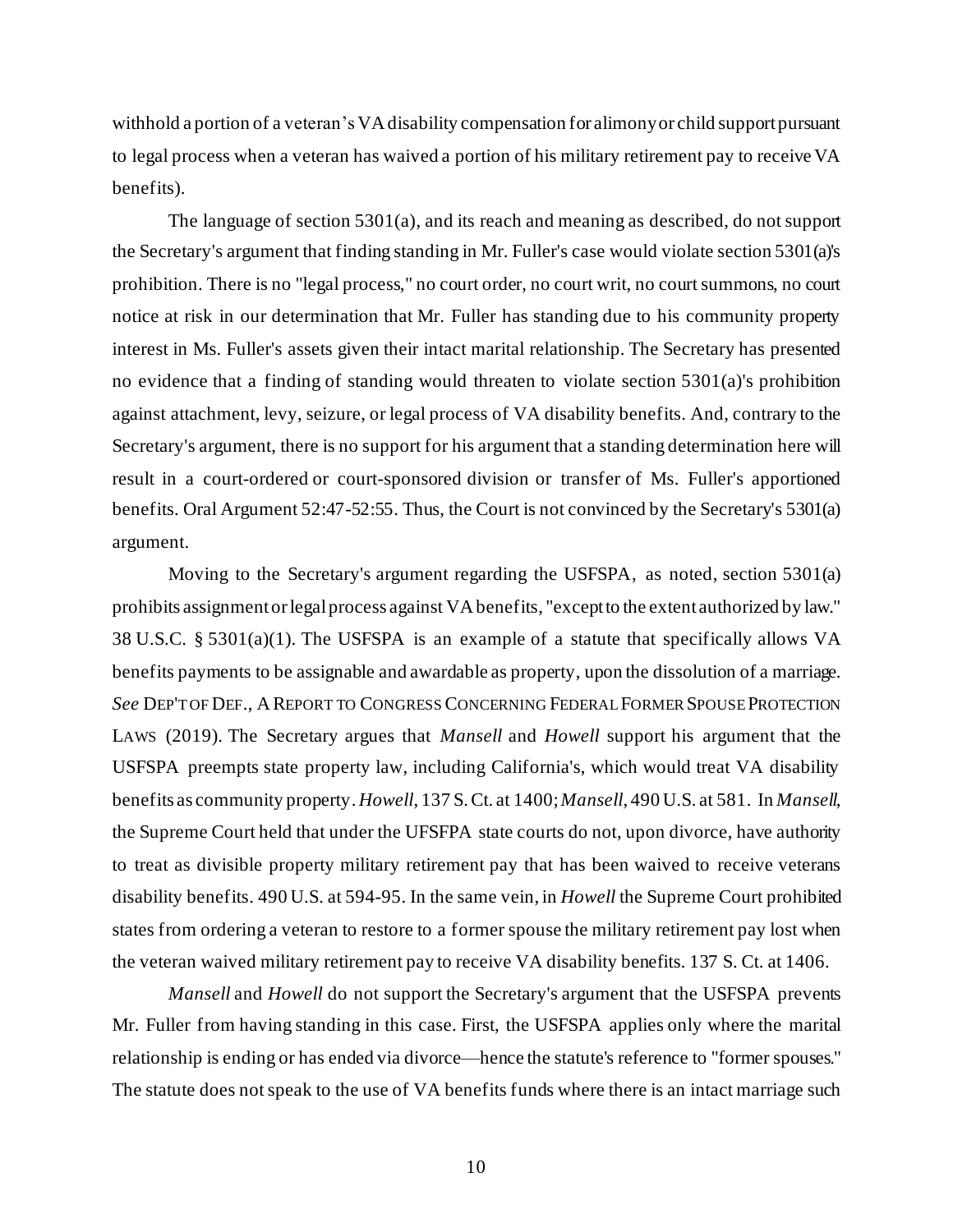as the Fullers'. Second, both *Mansell* and *Howell* involve the dissolution of a marriage via divorce; in both cases the parties were former spouses. In *Mansell*, the Supreme Court cabined its analysis to the USFSPA and the context of a divorce: "For the reasons stated . . . , we hold that the [USFSPA] does not grant state courts the power to treat as property *divisible upon divorce* military retirement pay that has been waived to receive veterans' disability benefits." 490 U.S. at 594-95 (emphasis added). The same is true of the Supreme Court's analysis in *Howell*, which similarly addressed the question of dividing community property following divorce. 137 S. Ct. at 1401.

Simply put, the USFSPA, *Mansell*, and *Howell* do not apply in this case. Mr. and Ms. Fuller were married at the time that Mr. Fuller was first awarded benefits, R. at 2605-09; married when Mr. Fuller first identified Ms. Fuller as a dependent eligible for an apportionment of his benefits during his incarceration, R. at 2603-04; and their marriage has continued, including the period during which Mr. Fuller appealed to this Court, Oral Argument at 4:28-4:31. Unlike in *Mansell*  and *Howell*, where veterans in the context of divorce proceedings asserted a property interest that was diametrically opposed to their former spouses' financial interest, the Fullers have an intact marriage, they have jointly asserted entitlement to an earlier effective date for apportionment, and Mr. Fuller is not asserting a property interest in opposition to Ms. Fuller's.

Moreover, the record in this case reflects that Mr. Fuller pursues this appeal as to the effective date of the apportionment on Ms. Fuller's behalf, with her full agreement and consent. *See* R. at 2569, 2495, 146 (Ms. Fuller's statement that she fully agrees with Mr. Fuller's latest appellate filing and hopes that her letter suffices as to VA's need for her input). Our colleague advances a claim that recognizing Mr. Fuller's community interest in his legal spouse's apportioned benefits for standing purposes will result in many veterans losing half of their benefits in the event of marital dissolution, since he believes that our decision upends *Mansell* and *Howell*. *Post* at 34. But our decision does not affect the reach of *Mansell* and *Howell*. At the heart of our analysis is a set of unique factors—the Fullers' intact legal marriage with no evidence of pending dissolution throughout the period of Mr. Fuller's incarceration and the appeal period, the Fullers' mutually expressed unity of interest in the pursuit and outcome of the earlier effective date claim, and the fact that the claim for an earlier effective date of apportionment benefits, if successful, would benefit both spouses. These factors are notably absent from *Mansell* and *Howell* and are also absent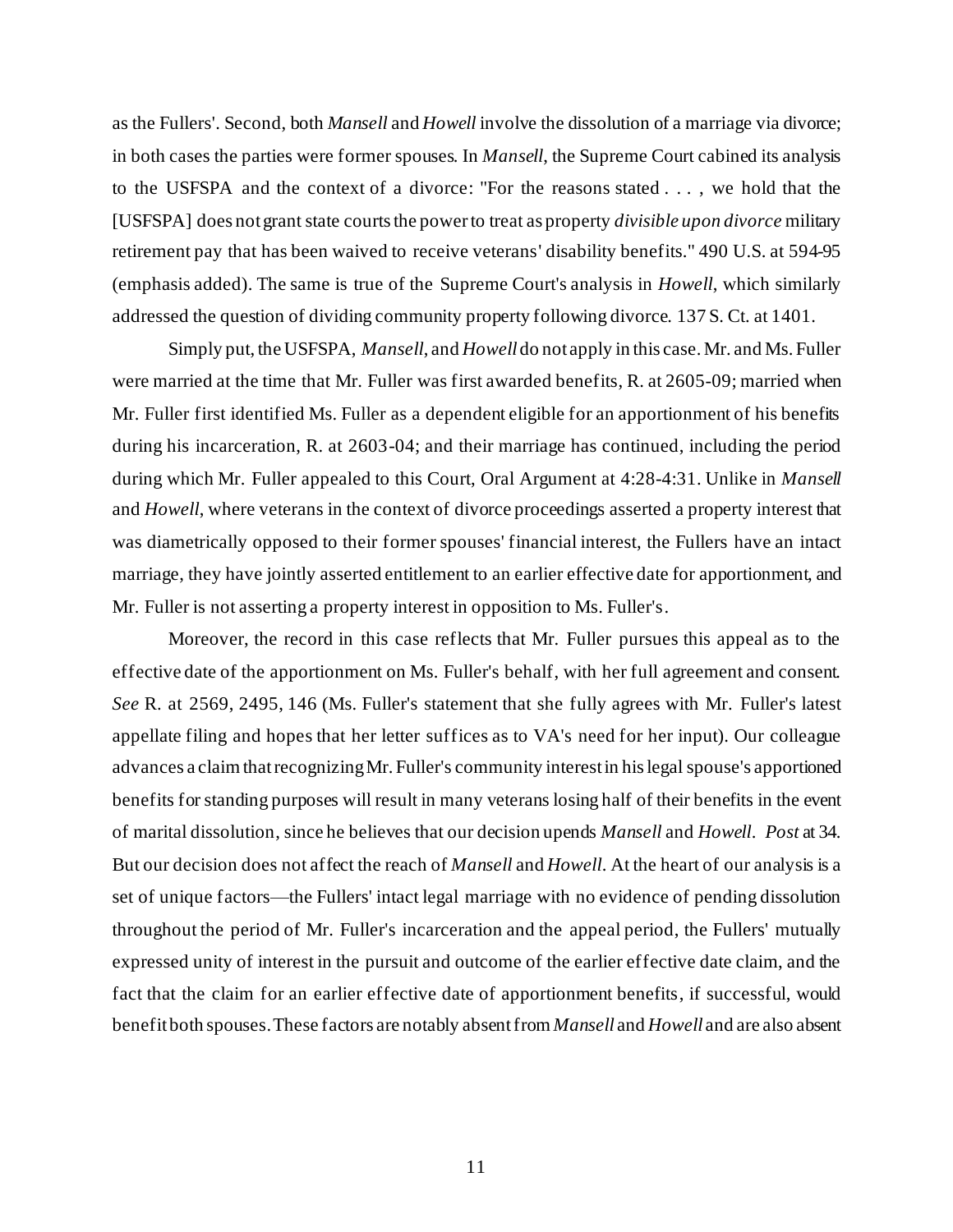in cases involving divorce proceedings, where the parties generally advance opposing interests.<sup>8</sup> Given the unique facts of the Fuller case, the Court concludes there is no basis to find against the veteran by referencing the USFSPA and caselaw applicable to divorcing or divorced parties. To do so would unfairly deprive the Fullers of the benefit of community property laws in anticipation of an event, divorce, that the Court has no evidence is ever likely to occur.

The Court concludes that the USFSPA and related caselaw have no application here in the circumstance of an unbroken, intact marriage where there is no evidence of a former or soon-tobe-former spouse involved and where there is mutually expressed unity of interest in the outcome of the litigation. There is no reason to find Mr. Fuller without standing based on the fact that, as is true in any marriage, there is future potential for divorce or dissolution of the marriage. Such a holding would deprive Mr. Fuller of the benefit inherent in his current intact marriage with Ms. Fuller. Thus, the USFSPA and related caselaw certainly do not prevent Mr. Fuller from achieving standing on the basis of California community property law, nor does our decision disturb the veteran-favorable holdings in *Mansell* or *Howell* in any way.

### *4. Caselaw as to Standing and Apportionment*

The Secretary cites *Ferenc* and *Belton* for the proposition that this Court has "binding precedent . . . that holds that a veteran lacks standing to pursue an appeal of an apportionment decision." Secretary's Br. at 5-8 (citing *Ferenc*, 20 Vet.App. at 63-64; *Belton*, 17 Vet.App. at 211). The Secretary also points to this Court's holding in *Redding*, another apportionment case, to argue that Mr. Fuller does not have standing because he cannot demonstrate that he has been injured or has a personal stake in the outcome of this controversy.<sup>9</sup> Secretary's Br. at 7 (citing *Redding v. West*, 13 Vet.App. 512, 514 (2000). As with the Secretary's invocation of the USFSPA, the Court finds these cases inapposite.

In *Belton*, a veteran asserted that the Secretary had entered into a criminal conspiracy to prevent the payment of apportionment to the veteran's mother while the veteran was incarcerated.

<sup>&</sup>lt;sup>8</sup> In a similar vein, the dissent charges that in community property jurisdictions our decision will subject veterans' VA benefits to the claims of their spouse's creditors. *Post* at 32, 34. But as discussed previously, Congress has specifically provided in 38 U.S.C. § 5301(a)(1) that veterans benefits payments are "exempt from the claim of creditors, and shall not be liable to attachment, levy, or seizure by or under any legal or equitable process whatsoever, either before or after receipt by the beneficiary." 38 U.S.C. § 5301(a)(1). To the extent that California state law might subject community property to the claims of a spouse's creditors, *see* Cal. Fam. Code § 910, that state law is directly preempted by 38U.S.C. § 5301(a)(1).

<sup>&</sup>lt;sup>9</sup> The Court notes that *Redding* was cited in the February 2013 Board decision remanding the veteran's claim. *See* R. at 2177-83.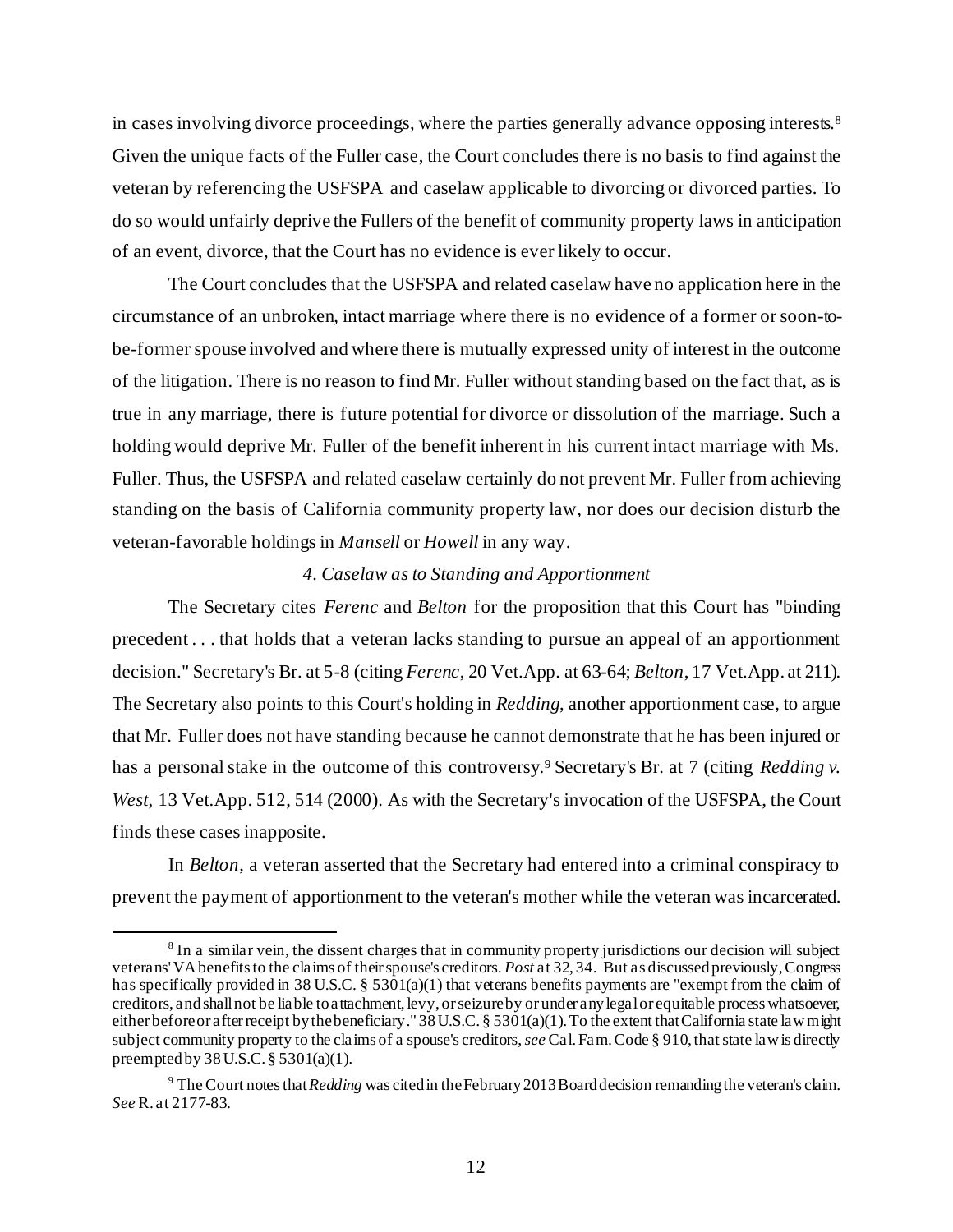17 Vet.App. at 209. The veteran petitioned this Court for an order requiring the Secretary to, among other things, pay his mother the apportionment owed to her while he was incarcerated. 17 Vet.App. at 209-10. The Court found that Mr. Belton lacked standing and dismissed the case for lack of jurisdiction, concluding that the veteran did "not have a personal stake in the outcome, nor has he shown that he has been adversely affected by the termination of his mother's apportionment award." *Id.* at 211. These facts are easily distinguishable from Mr. Fuller's case.

First, given that the Fuller marriage has been intact at all times relevant to this appeal, and the fact that Mr. and Ms. Fuller have uniformly expressed mutual agreement as to the proper relief in this case, i.e., an earlier effective date of apportionment benefits, Mr. Fuller, unlike Mr. Belton, has established a legally significant connection to the apportioned benefits through the community property estate that he currently shares with Ms. Fuller. Appellant's Reply Br. at 2-4.

Second, when Mr. Belton filed his petition with this Court, Mr. Belton's mother had successfully filed her own application for apportionment and Mr. Belton's interest was in opposition to his mother's. *Belton*, 17 Vet.App. at 211. By contrast, Mr. Fuller has argued since April 2010 that he submitted the original claim for apportionment on his spouse's behalf and that their interests in this case are in alignment,*see* R. at 2516 ("I submitted the original claim on behalf of my [spouse] . . . [a] lawful and moral obligation of mine . . . as her husband."), and there is evidence that Ms. Fuller is in agreement, R. at 146. Thus, where the apportionment issue in *Belton* involved opposing interests and Mr. Fuller's case involves mutually expressed unity of interest in the apportionment effective date issue, the Court remains unpersuaded that the Court's *Belton* decision on apportionment is determinative here.

The Secretary's argument regarding *Ferenc* fares no better. In *Ferenc* the veteran argued that the apportionment of his benefits to his dependents during his incarceration violated the statute governing the nonassignability of benefits. *Ferenc*, 20 Vet.App. at 60. This Court concluded that Mr. Ferenc had no standing to challenge the apportionment to his dependents because he was unable to demonstrate that he was adversely affected by the apportionment decision—since a statute authorized a reduction in his benefits during his incarceration. *Id.* at 64. In contrast to Mr. Ferenc, Mr. Fuller is not challenging the apportionment —rather, he is arguing for an earlier effective date for the apportionment, and argues that VA's failure to timely facilitate apportionment injured him through the shared community property interest. *See* Appellant's Br. at 7-21; Appellant's Reply Br. at 2-4. Thus, Mr. Fuller's standing situation is significantly distinguishable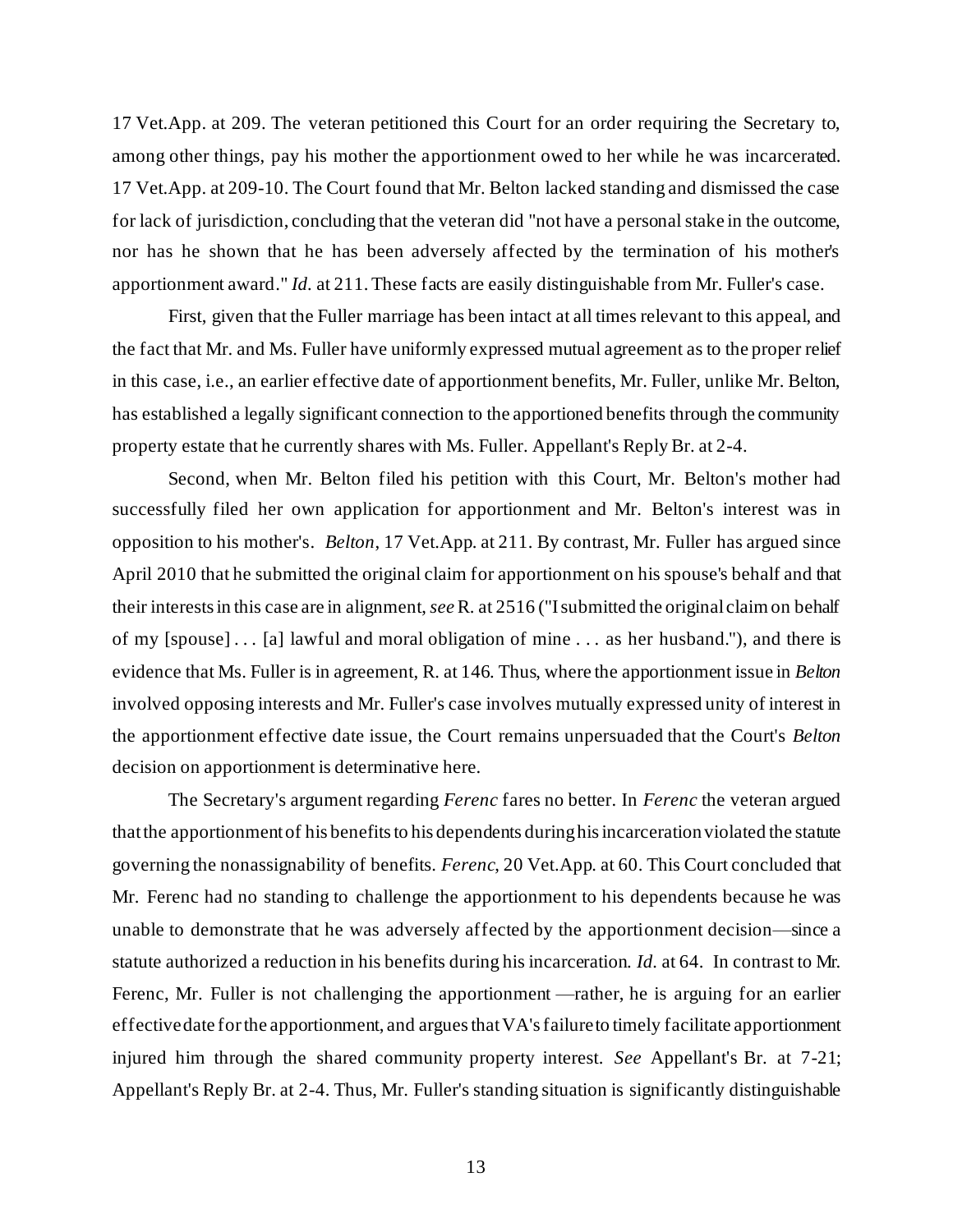from that of Mr. Ferenc.

Turning to the Secretary's argument that *Redding* supports his position, in that case this Court found that, because the veteran's mother was his fiduciary and guardian, the veteran's spouse lacked standing to appeal a denial of a VA claim for dependent spousal aid and attendance benefits. *Redding*, 13 Vet.App. at 514-15. The Court noted that the spouse was previously the veteran's fiduciary but that VA had rescinded her status as fiduciary because of the couple's marital difficulties. *Id*. at 514. Because she was no longer the veteran's VA fiduciary or guardian, the Court held that she had "no personal stake in the outcome of the controversy because, should her claim be successful, the benefit would flow to the veteran, and not to her." *Id.* at 515. Thus, the facts of *Redding* are distinct from the facts of the Fuller case, as Mr. Fuller has cited a valid basis for standing in this case—California community property law. No such basis for standing was asserted in *Redding. See* R. at 2600, 2573, 2495, 2447-52.

Thus, the Court agrees with Mr. Fuller that existing caselaw does not foreclose him having demonstrated an "injury-in-fact" in this case: the economic injury arising from the indirect deprivation of the apportioned benefits, which would be considered part of the Fullers' community property under California state law. Indeed, the Court is persuaded by the veteran's contention that the economic harm to the Fullers' community property constitutes the type of actual, "concrete and particularized" harm contemplated by the constitutional standing requirements; accordingly, the Court accepts that VA's refusal to recognize Mr. Fuller's NOD as to the effective date of Ms. Fuller's apportionment payments has resulted in measurable economic harm to Mr. Fuller. *See Lujan*, 504 U.S. at 560.

Accordingly, the Court concludes that the Board's determination as to the question of Mr. Fuller's standing to pursue the appeal in this case is legally correct. <sup>10</sup> Further, the Board provided

<sup>&</sup>lt;sup>10</sup> We agree with our dissenting colleague that in 38 U.S.C. § 7105(b)(2) Congress defined the individuals who can initiate a VA appeal. *See post* at 26-27. His analysis relies on a definition of claimant drawn from *Akard v. McDonough*, 2021 WL 5876031 (Fed. Cir. Dec. 13, 2021) (nonprecedential), which is not binding upon this Court and which is considerably narrower than our longstanding interpretation of the term. *See, e.g., American Legion v. Nicholson*, 21 Vet.App. 1, 5 (2007) (defining claimant as "any individual applying for, or submitting a claim for, any benefit under the laws administered by the Secretary") (*citing Jarrell*, 20 Vet.App. at 330)). But even were we to accept the *Akard* definition, Mr. Fuller would still qualify. *See Akard*, 2021 WL 5876031 at \*3 ("The ordinary meaning of 'claimant' under [38 U.S.C. § 7105(b)(2)] does not encompass any person who files a claim but, rather, refers to the person who would receive the benefit if granted."). As we have established, under California lawMr. Fuller and Ms. Fuller as a marital community would be in receipt of the claimed apportionment benefits at issue here. Thus, Mr. Fuller would fit within the definition of claimant advanced in *Akard* and would have standing to file an NOD as to the underlying Board decision.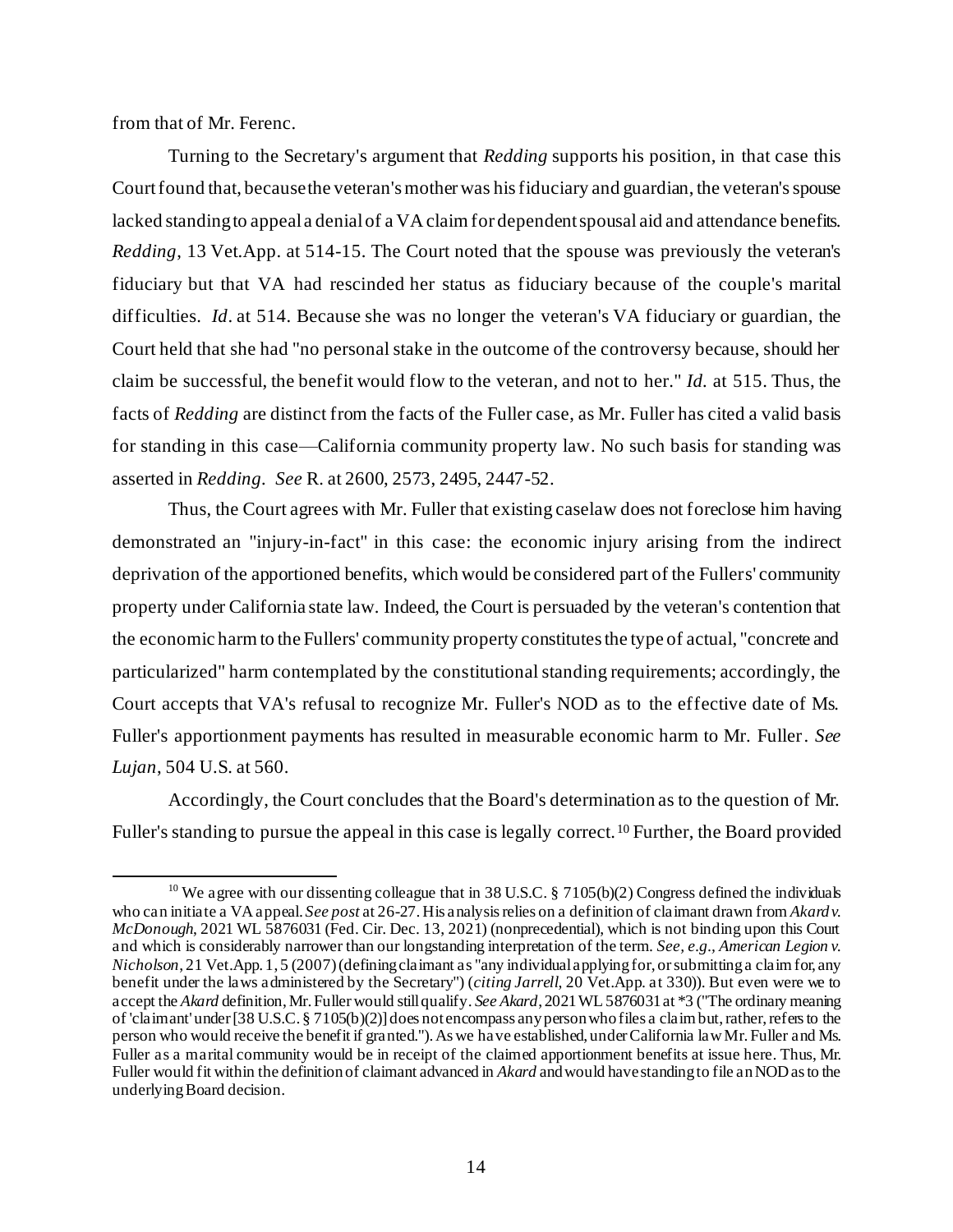adequate reasons or bases to support its determination. *See generally* R. at 7.

### **III. THE EFFECTIVE DATE OF APPORTIONMENT**

Having established that the Board was correct to conclude that Mr. Fuller had standing to appeal the September 2009 rating decision, we turn to the merits of the Board's effective date determination. Congress has provided a general rule that the effective date of an award of benefits "shall not be earlier than the date of receipt of application therefor." 38 C.F.R. § 5110(a) (2021). The Board's determination of the proper effective date is a finding of fact that the Court reviews under the "clearly erroneous" standard. *See Costa v. West*, 11 Vet.App. 102, 105-06 (1998). The Board must support its effective-date determination with adequate reasons or bases that enable the claimant to understand the precise basis for that determination and facilitate review in this Court. *See* 38 U.S.C. § 7104(d)(1); *Gilbert v. Derwinski*, 1 Vet.App. 49, 56-57 (1990).

During the period relevant to this appeal, VA sent Ms. Fuller a notice letter requesting an itemized list of average monthly expenses and soliciting information regarding her monthly income and the value of her owned property. *See* R. at 2600 (April 22, 2004, RO letter to Ms. Fuller).<sup>11</sup> The notice letter requested that she furnish this evidence within 60 days from the date of receipt of the notice letter. *Id*. The notice letter informed her that where VA did not receive the requisite information to develop the claim within one year, VA "will assume that you do not intend to file for an apportionment and no further action will be taken." *Id*.

Absent clear evidence to the contrary, courts will generally presume that public officials have properly discharged their duties, including mailing required notice documents. *See Miley v. Principi*, 366 F.3d 1343, 1347 (Fed. Cir. 2004); *Crain v. Principi*, 17 Vet.App. 182, 186 (2003); *Schoolman v. West*, 12 Vet.App. 307, 310 (1999). This "presumption of regularity" may be triggered by a showing of an evidentiary predicate or legal duty requiring government action. *See Romero v. Tran*, 33 Vet.App. 252, 259 (2021). Once triggered, an individual may rebut the presumption by producing clear evidence that the government's practices are not regular or that regular practices were not followed. *Ashley v. Derwinski*, 2 Vet.App. 307, 309 (1992); *see Romero*, 33 Vet.App. at 260.

 $11$  In March 2015, the requirement that a claimant file a claim for apportionment on VA Form 21-0788. Information Regarding Apportionment of a Beneficiary's Award, went into effect.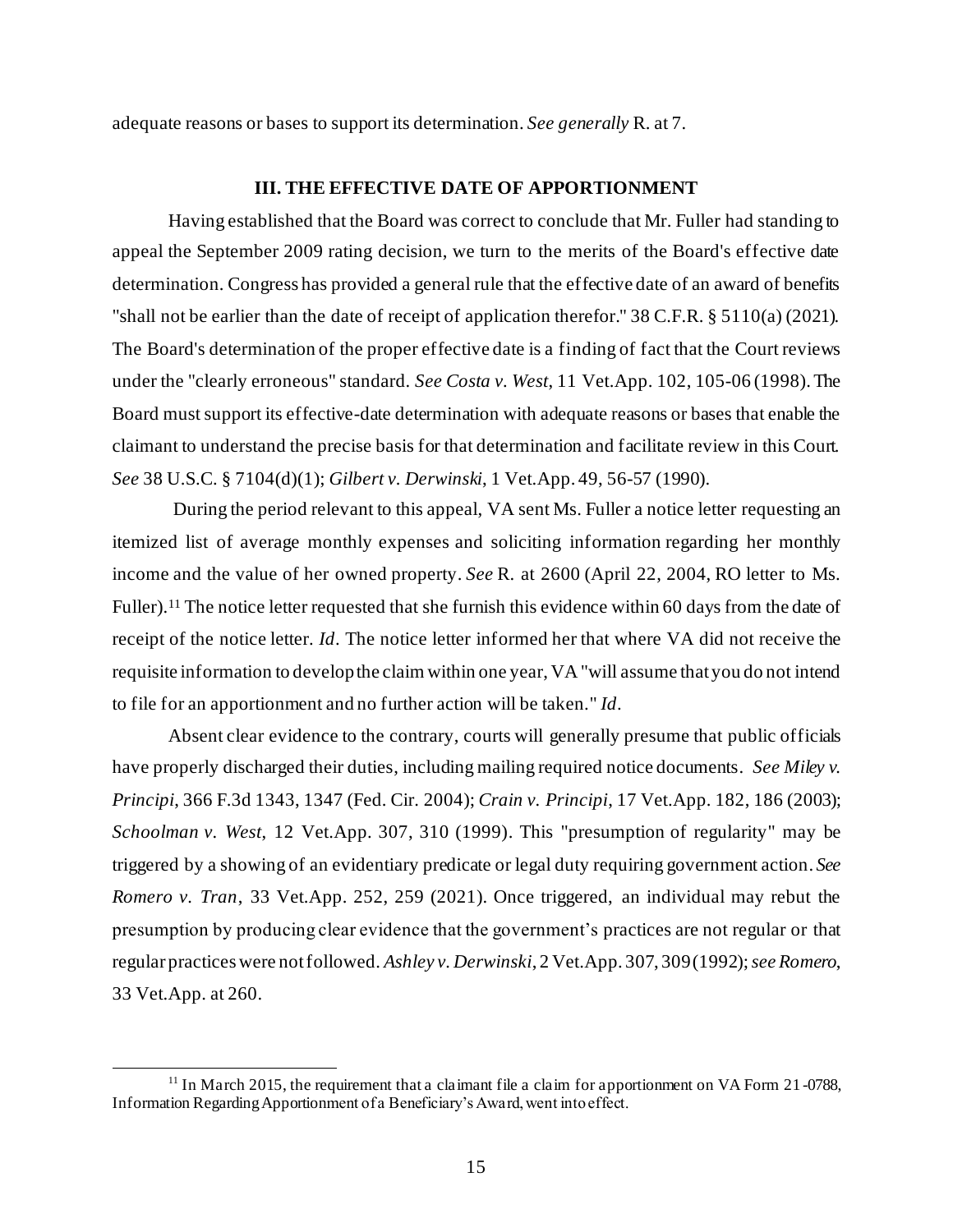However, the presumption does not attach when an administrative process appears irregular on its face. *Wise v. Shinseki*, 26 Vet.App. 517, 525 (2014). In the case of facial irregularity, courts may reverse or invert the presumption to assume that "that which appears irregular is in fact irregular" and shift the burden to the government "to disprove the appearance of irregularity." *Romero*, 33 Vet.App. at 261; *see United States v. Roses Inc.*, 706 F.2d 1563, 1567 (Fed. Cir. 1983); *Wise*, 26 Vet.App. at 525. As the Court explained in *Romero*, "to presume regularity in the face of an 'appearance of irregularity' would defy logic" and "be redundant and wasteful of resources" because it would require the party challenging the presumption "to supply more evidence of irregularity when the appearance of irregularity is apparent." 33 Vet.App. at 260-61 (quoting *Wise*, 26 Vet.App. at 527)). Significantly, "[w]hether a court or challenger identifies it, clear evidence of irregularity [] robs the presumption of regularity of its power." *Id*. at 261.

In the decision on appeal, the Board denied an earlier effective date for apportionment benefits because it found that no apportionment claim had been filed prior to July 9, 2009, and that August 1, 2009, constitutes the earliest effective date legally possible. R. at 11. The Board acknowledged that Ms. Fuller was eligible to receive an apportionment earlier than August 2009, as evidenced by VA's correspondence with the Fullers in March and April 2004. R. at 8. But according to the Board, until Ms. Fuller replied to the April 2004 VA notice letter soliciting her financial information, or further provided evidence of entitlement to apportionment, no earlier effective date for apportionment was authorized. R. at 8-10.

The Board considered the Fullers' assertion that Ms. Fuller did not receive the April 2004 VA letter, as well as her statement that she had no contact from VA until 2009. However, the Board applied the presumption of regularity, concluded that VA in April 2004 properly sent Ms. Fuller notice of her right to apportionment, and determined that the presumption was not rebutted by clear evidence to the contrary. R. at 9. The Board noted that Ms. Fuller's address was provided by Mr. Fuller in March 2004, one month before VA sent Ms. Fuller the notice letter. R. at 10. The Board observed that VA's April 2004 correspondence to Ms. Fuller was not returned as undeliverable.*Id.* To the extent that the Board considered whether Mr. Fuller's March 2004 VA Form 21-686c should be construed as an informal claim for apportionment, the Board concluded that any such claim was abandoned because Ms. Fuller failed to respond within one year to VA's request for financial information. R. at 11.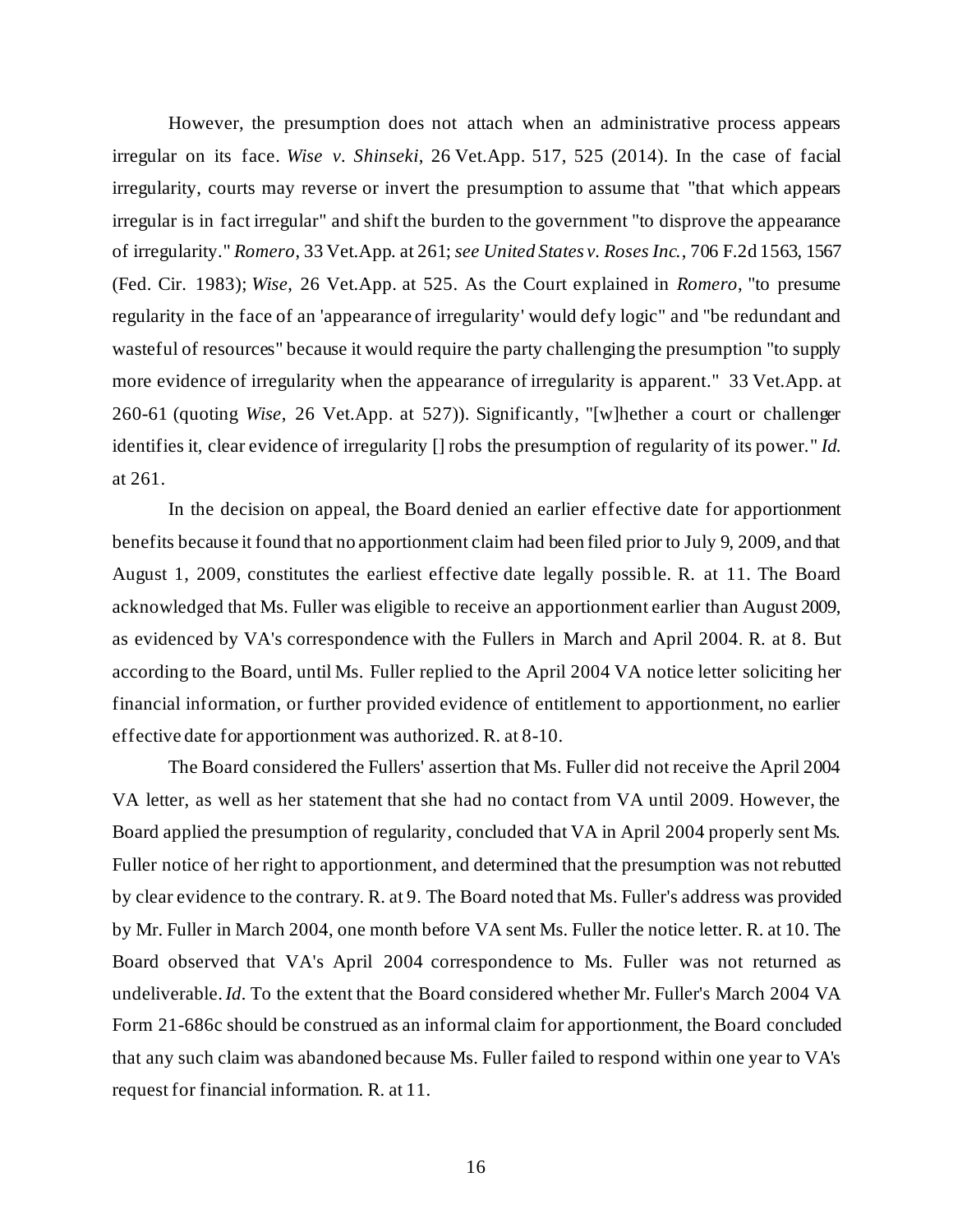The Secretary argues that VA had no duty to Mr. Fuller in the development of the apportionment claim because he does not have standing as to the apportionment issue. Secretary's Br. at 5-16. The Secretary further argues, to counter Mr. Fuller's argument that Ms. Fuller did not receive VA's April 2004 letter, that an assertion that a mailing was not received is not sufficient, alone, to rebut the presumption of regularity. Secretary's Br. at 16-20; *see Tellex v. Principi*, 15 Vet.App. 233, 238 (2001). Mr. Fuller argues that, as a direct result of conditions related to his incarceration, he was unable to provide VA with correct information for Ms. Fuller when he completed the VA Form 21-686c in March 2004. *See* Appellant's Br. at 16-18.

In its decision the Board assumed, with no analysis, that the presumption of regularity applied to VA's April 2004 mailing. *Contra Romero*, 33 Vet.App. at 259, 262-268 ("Evidentiary presumptions typically apply only upon a showing of predicate evidence . . . *either* evidence or law can trigger [the presumption of regularity]."). But Mr. Fuller points to factors related to his incarceration that he claims obviously would impede his ability in 2004 to provide a correct current address for his spouse—namely, the length of his incarceration before he was asked forMs. Fuller's address, that he was incarcerated in Missouri while his spouse resided in California, and the conditions of his incarceration generally, which led to limited contact with his spouse. Mr. Fuller argues that these evident factors related to his incarceration put VA on notice that he was not appropriately situated to provide current contact information for Ms. Fuller. He argues that despite these obvious impediments to communication between himself and Ms. Fuller, VA did not "tailor [its] assistance to the peculiar circumstance of [his] confinement," and instead relied exclusively on an outdated address that he unwittingly provided. Appellant's Br. at 16-17; *see Wood v. Derwinski*, 1 Vet.App. 190, 193 (1991). The Court agrees with Mr. Fuller.

As he argues, the record contains evidence of circumstances related to Mr. Fuller's incarceration that the Board did not discuss, which may be viewed as irregular and prevent the presumption of regularity from attaching in this case. The unique circumstances here include the long period of Mr. Fuller's incarceration before he was requested by VA to provide Ms. Fuller's current address, Ms. Fuller's residence in California far from the site of Mr. Fuller's incarceration in Missouri, and the circumstances of incarceration generally, which limited his contact with Ms. Fuller. The Board's failure to address these circumstances is significant because the circumstances may indicate irregularity in VA's acquisition of Ms. Fuller's personal contact information and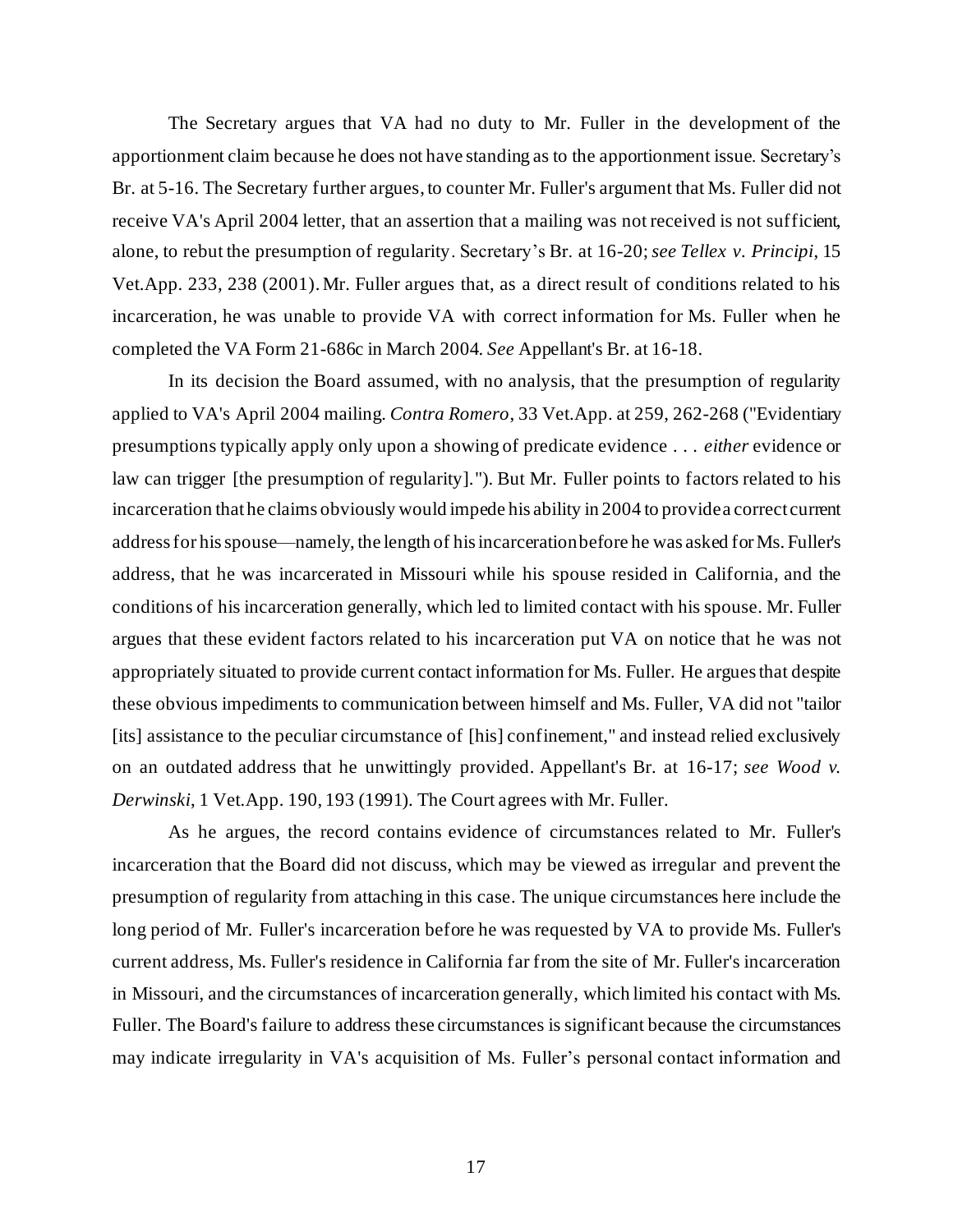mailing of the April 2004 notice letter, irregularities that impact whether the presumption of regularity attaches here.

The Board's deficiency in this regard renders inadequate its reasons or bases for finding that the presumption of regularity applied and that an earlier effective date is precluded. *See Robinson v. Peake*, 21 Vet.App. 545, 552-56 (2008) (holding that the Board has a duty to address all issues reasonably raised either by the appellant or by the contents of the record); *aff'd sub nom. Robinson v. Shinseki*, 557 F.3d 1355 (Fed. Cir. 2009); *Caluza*, 7 Vet.App. at 506. This error is sufficient to warrant remand. *See Tucker v. West*, 11 Vet.App. 369, 374 (1998).

Relatedly, per *Quirin*, the Court notes the troubling opportunities for error in the establishment and development of apportionment claims, as evinced by the Fullers' experience. *See Quirin v. Shinseki*, 22 Vet.App. 390, 396 (2009) (noting that the Court may provide guidance to the Board after determining that remand is warranted). Typically, outside of the apportionment context, VA benefits claims are initiated by a veteran, a survivor or dependent of a veteran, or an individual with current knowledge of the potential claimant's contact information. But the process used to acquire a potential apportionee's contact information does not include the potential apportionee, their representative, or even necessarily an individual with current contact information. Instead, that process relies on the veteran or the current recipient of VA benefits. This individual may or may not be aware of the potential apportionee's current contact information, may have been incarcerated for many years prior to being asked for a potential apportionee's address, or may have a personal interest not in alignment with the interest of the potential apportionee, *see, e.g.*, *Ferenc,* 20 Vet.App. at 60 (concerning a veteran who challenges the apportionment of his VA benefits to his dependents). Such a system evokes fair process concerns. *See Smith v. Wilkie*, 32 Vet.App. 332, 337 (2020) ("[E]ven in situations where no particular procedural process is required by statute or regulation, the principle of fair process may nonetheless require additional process if it is implicitly required when 'viewed against [the] underlying concepts of procedural regularity and basic fair play' of the VA benefits adjudicatory system." (*quoting Thurber v. Brown*, 5 Vet.App. 119, 123 (1993))).

On remand, Mr. Fuller is free to submit, and the Board must consider, additional arguments and evidence, including the arguments raised in his briefs to this Court. *See Kay v. Principi*, 16 Vet.App. 529, 534 (2002); *Kutcherousky v. West*, 12 Vet.App. 369, 372-73 (1999) (per curiam order). The Court reminds the Board that "[a] remand if meant to entail a critical examination of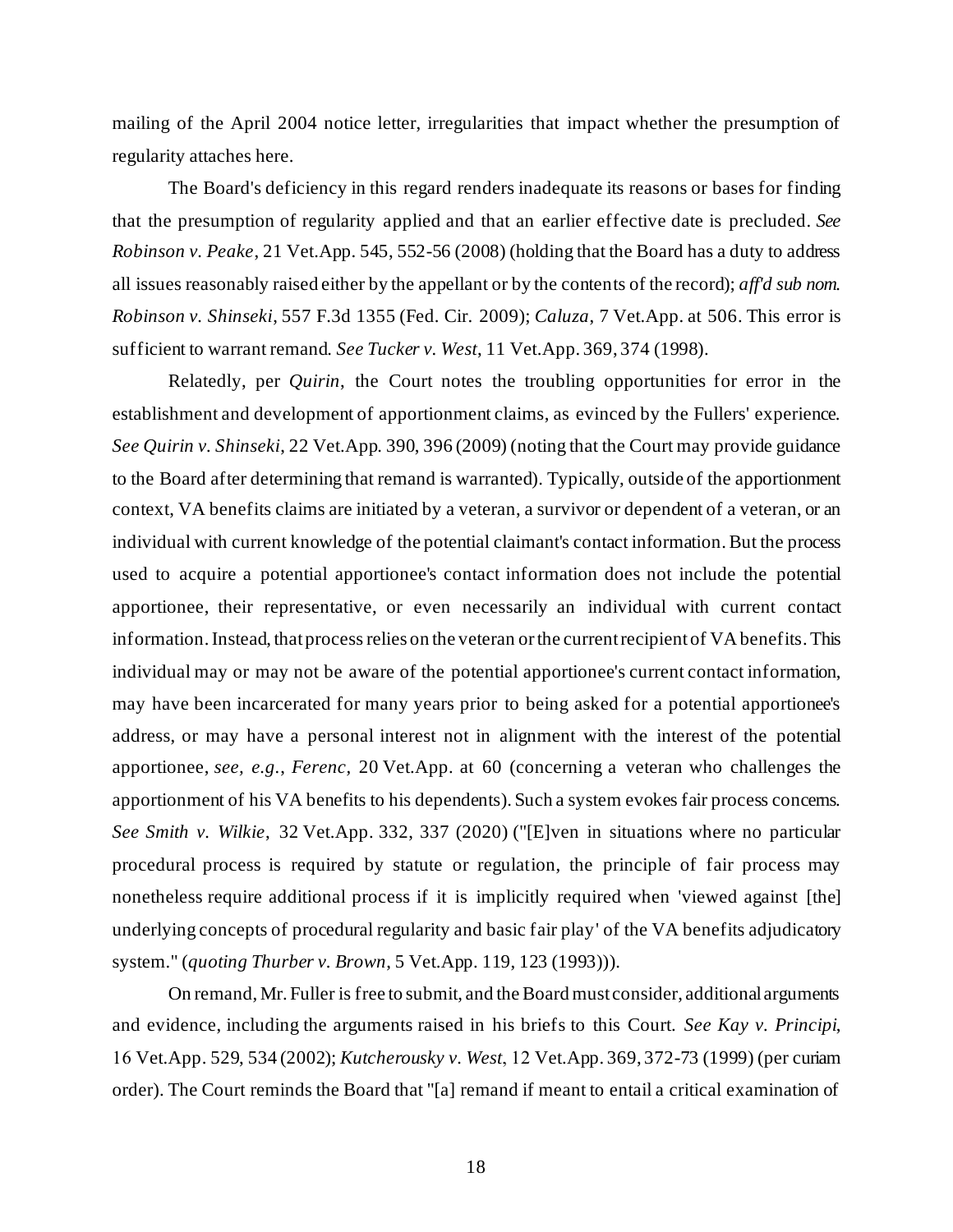the justification for the [Board's] decision," *Fletcher v. Derwinski*, 1 Vet.App. 394, 397 (1991), and must be performed in an expeditious manner in accordance with 38 U.S.C. § 7112.

## **IV. CONCLUSION**

Upon consideration of the parties' briefs, oral arguments, the record on appeal, and the governing law, the November 20, 2018, Board decision denying entitlement to an effective date earlier than August 1, 2009, for an apportionment of VA benefits to Ms. Beverly Fuller is SET ASIDE, and that matter is REMANDED for further development, if necessary, and readjudication consistent with this decision.

ALLEN, *Judge*, dissenting: The majority concludes that appellant has a sufficient legal interest in his *wife's* apportioned benefits to allow *him* to contest the effective date VA assigned for *her* benefits. Because I believe Mr. Fuller had neither a statutory right to appeal to the Board in this case nor a legally cognizable interest in his wife's apportioned benefits to the extent that matters given the statutory problem,<sup>1</sup> I would vacate the Board's decision on appeal and remand with instructions to dismiss appellant's appeal. So, I respectfully dissent.<sup>2</sup>

This dissent proceeds as follows. I begin by laying out the salient factual background and procedural history. I then deal with certain preliminary issues that, if they had merit, could prevent the Court from reaching the issue on which the Board ruled. Specifically, I explain why I agree with the majority that we are not precluded from reviewing the Board's finding that appellant had the requisite personal interest to contest the assignment of the effective date for his wife's benefits either because it is a purportedly favorable factual finding or under the law of the case doctrine (or any other concept of preclusion). After doing so, I turn to why I believe we must vacate the Board's decision. First, I discuss why a veteran's interest in disability benefits is distinct from the interest a veteran's spouse (or other dependent) may acquire in apportioned benefits. That establishes an

 $<sup>1</sup>$  People often use the term "standing" to refer to an interest of a claimant before the Board. I am sure I have done so</sup> at times as well. That is fine as shorthand as long as one understands that the body of caselaw concerning true standing under Article III of the Constitution does not apply to the Board as an administrative body. Rather, what matters for the Board is that a person have the requisite personal interest to proceed before the Board that is reflected in Congress' specification of who may appeal initial decisions to the Board. The Federal Circuit has recently made this point. *See Akard v. McDonough*, 2021 WL 5876031 at \*3-\*4 (Fed. Cir. Dec. 13, 2021). So, the discussion of "standing" here should appropriately be focused through that lens.

<sup>&</sup>lt;sup>2</sup> Because I do not believe the Board had jurisdiction to issue its decision, and therefore we lack jurisdiction, I express no views on the majority's decision on the merits of the appeal.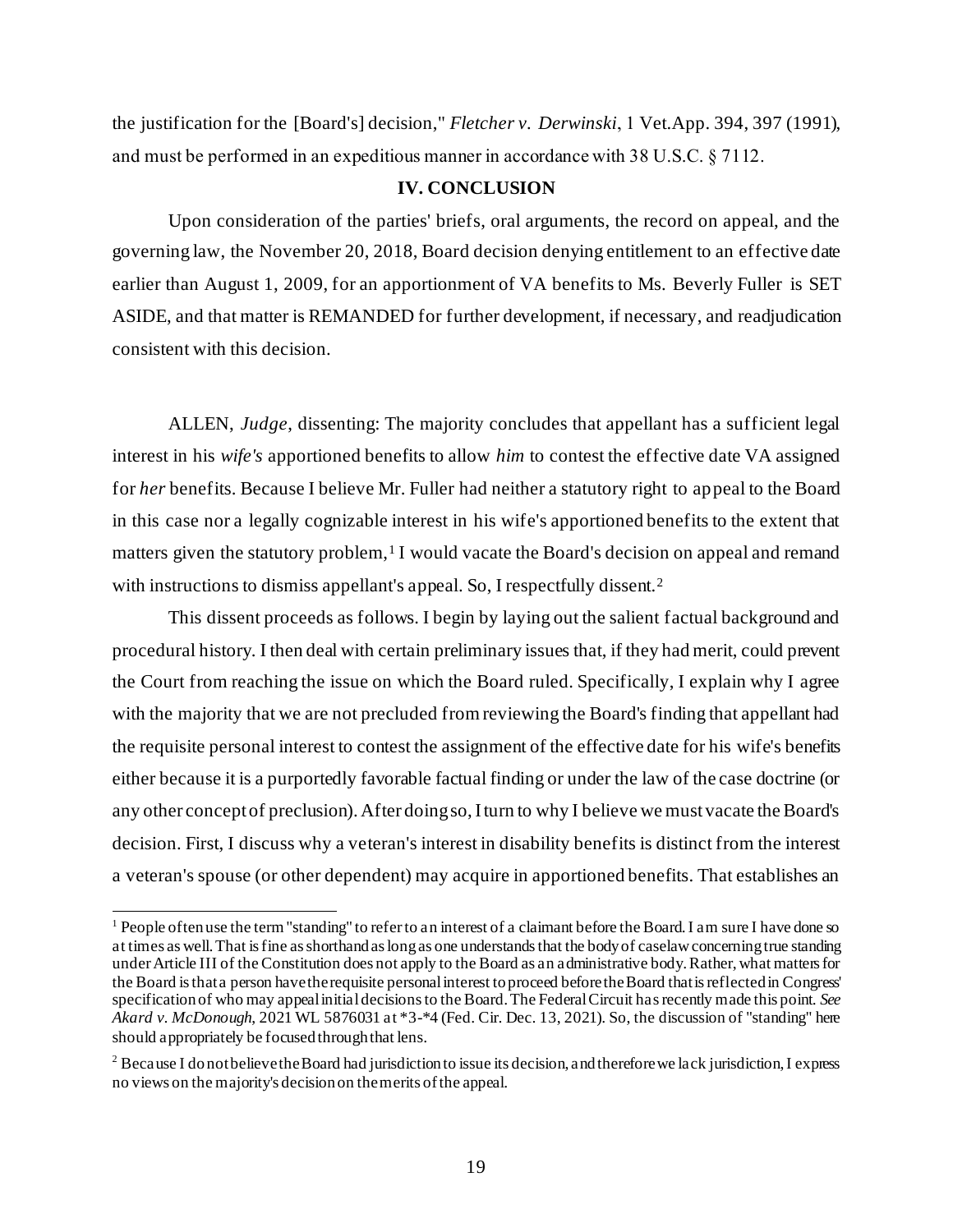important foundational principle. I then explain that appellant does not come within the class of persons Congress has allowed to appeal adverse administrative decisions to the Board in the context of the decision the Agency rendered concerning his wife's apportioned benefits.

The lack of a statutory basis for appellant to appeal to the Board should end the matter. Nevertheless, because the majority focuses on a different question, I proceed to explain why veterans disability benefits<sup>3</sup> as a general matter are not subject to a state's community property law, the legal basis appellant asserts for why he has the requisite interest in his wife's apportioned benefits and the one on which the Board and the majority rely. Appellant could prevail, then, only if there is something about apportioned benefits that make them subject to community property laws when veterans disability benefits generally are not. I conclude that there is nothing that does so, and, indeed, that apportioned benefits are even less likely to be subject to state community property law than other forms of benefits. Finally, even though the veteran "wins" today, I briefly discuss why the majority's conclusion on the question concerning his right to appeal a determination about his *wife's* benefits has the serious potential to harm veterans in the large run of cases.

### **I. FACTUAL AND PROCEDURAL BACKGROUND<sup>4</sup>**

Appellant served the Nation honorably in the United States Air Force from October 1958 to April 1962. <sup>5</sup> Following a felony conviction, appellant was incarcerated (in Missouri) from November 1999 to August 2014.<sup>6</sup> In February 2004, VA granted appellant service connection for a left elbow disability, assigning a 10% disability rating, effective June 2002. <sup>7</sup> Because of his incarceration, VA notified appellant that he would only be entitled to receive one-half of his benefits during his incarceration and that his withheld benefits could be apportioned to an eligible

 $3$  I limit my consideration to VA disability benefits because that is what is before the Court. It may be that other VA benefits could be subject to a different analysis than that I describe here, a question on which I take no position. Whenever I use the term "veterans benefits" in this opinion, I mean it to refer to veterans disability benefits whether I use the "disability" qualifier or not.

<sup>&</sup>lt;sup>4</sup> I do not disagree with the majority's more fulsome recitation of the facts and believe what I set forth here is consistent with it. I include this section merely for ease of reading the dissent.

 $5$  R. at 1621.

 $6$  R. at 2097.

 $7 R. at 2612 - 14.$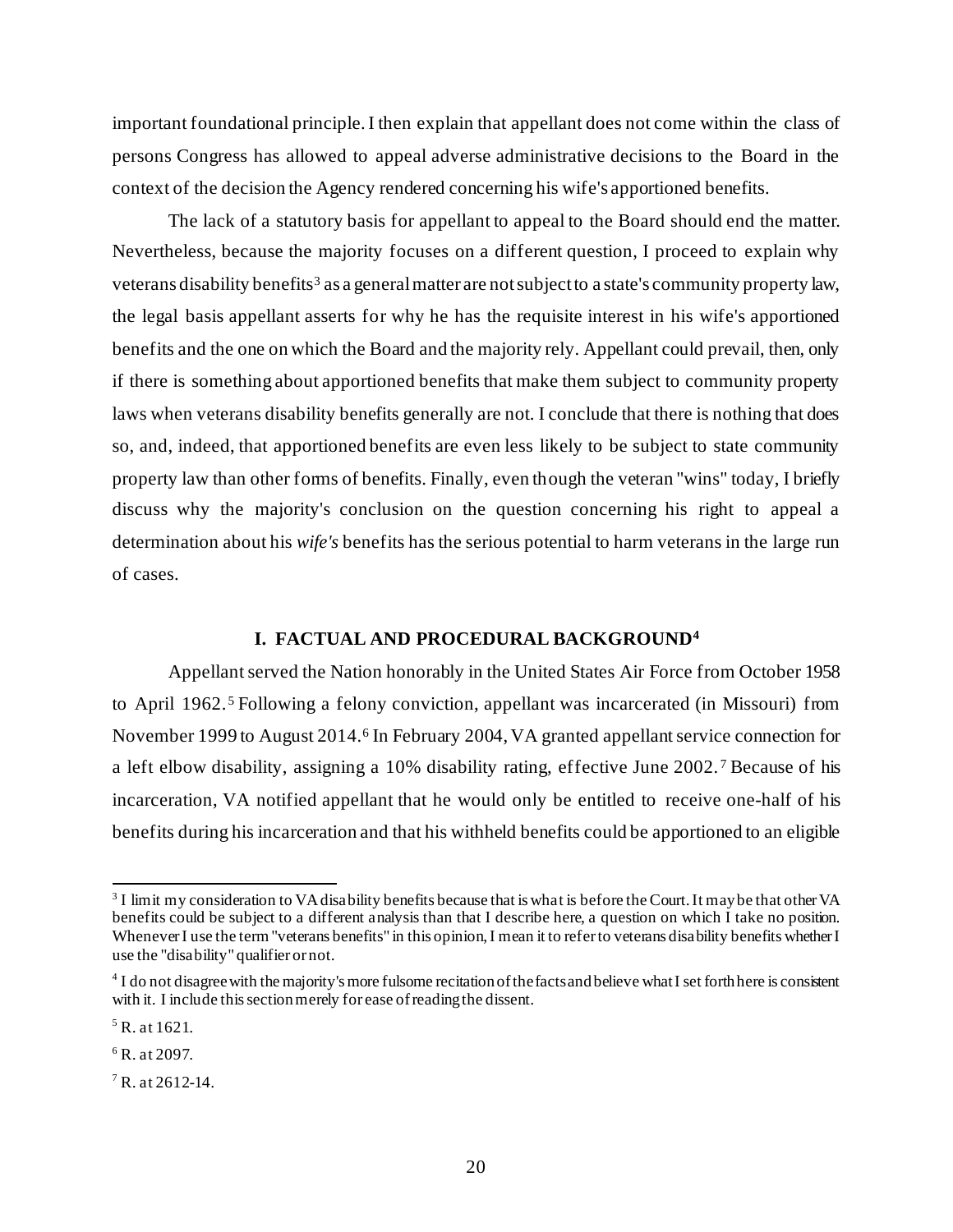dependent.<sup>8</sup> Appellant identified his spouse, Beverly Fuller, as his dependent and stated that he wanted her to receive the withheld amount of his benefits. <sup>9</sup> There is no dispute that Mrs. Fuller resides in California—a community property state.

In July 2009, VA granted appellant's spouse apportioned benefits and assigned August 1, 2009, as the effective date for that award, the date appellant's spouse filed a written request for those apportioned benefits.<sup>10</sup> Appellant, not his wife, contested the effective date assigned to Mrs. Fuller's apportioned benefits<sup>11</sup> and ultimately appealed to the Board.<sup>12</sup> Appellant did all of this in his own name. Mrs. Fuller has never personally contested the effective date VA assigned to her benefits (or anything else about the award for that matter).

In September 2012, the Board remanded the matter for VA to comply with all procedural requirements for contested claims because the apportioned benefits belong to appellant's spouse, not appellant himself.<sup>13</sup> During development on remand, appellant's spouse submitted a letter to VA indicating that she considered appellant was "most knowledgeable and capable" with respect to her claim. 14

In November 2016, the Board issued a decision in which, in pertinent part, it found that appellant lacked "standing" to pursue the appeal because the apportioned benefits at issue belonged to his spouse and not him (i.e., he had no personal stake in the apportioned payments). <sup>15</sup> He appealed this decision to the Court and in 2018 we remanded the matter in accordance with the Secretary's concession that the Board failed to discuss whether California state community property law conferred "standing" upon appellant so that he could challenge the effective date of the apportioned benefits award to his wife on his own behalf. 16

 $9$  R. at 2603-04.

 $8 R. at 2605-09.$ 

 $10$  R. at 2556-57.

 $^{11}$  R. at 2549.

 $12$  R. at 2494-95.

<sup>&</sup>lt;sup>13</sup> R. at 2447-52.

 $14$  R. at 146.

 $15$  R. at 2066-76.

<sup>16</sup> *See Fuller v. O'Rourke*, No. 16-4106, 2018 U.S. App. Vet. Claims LEXIS 767 at \*10-\*11 (June 6, 2018).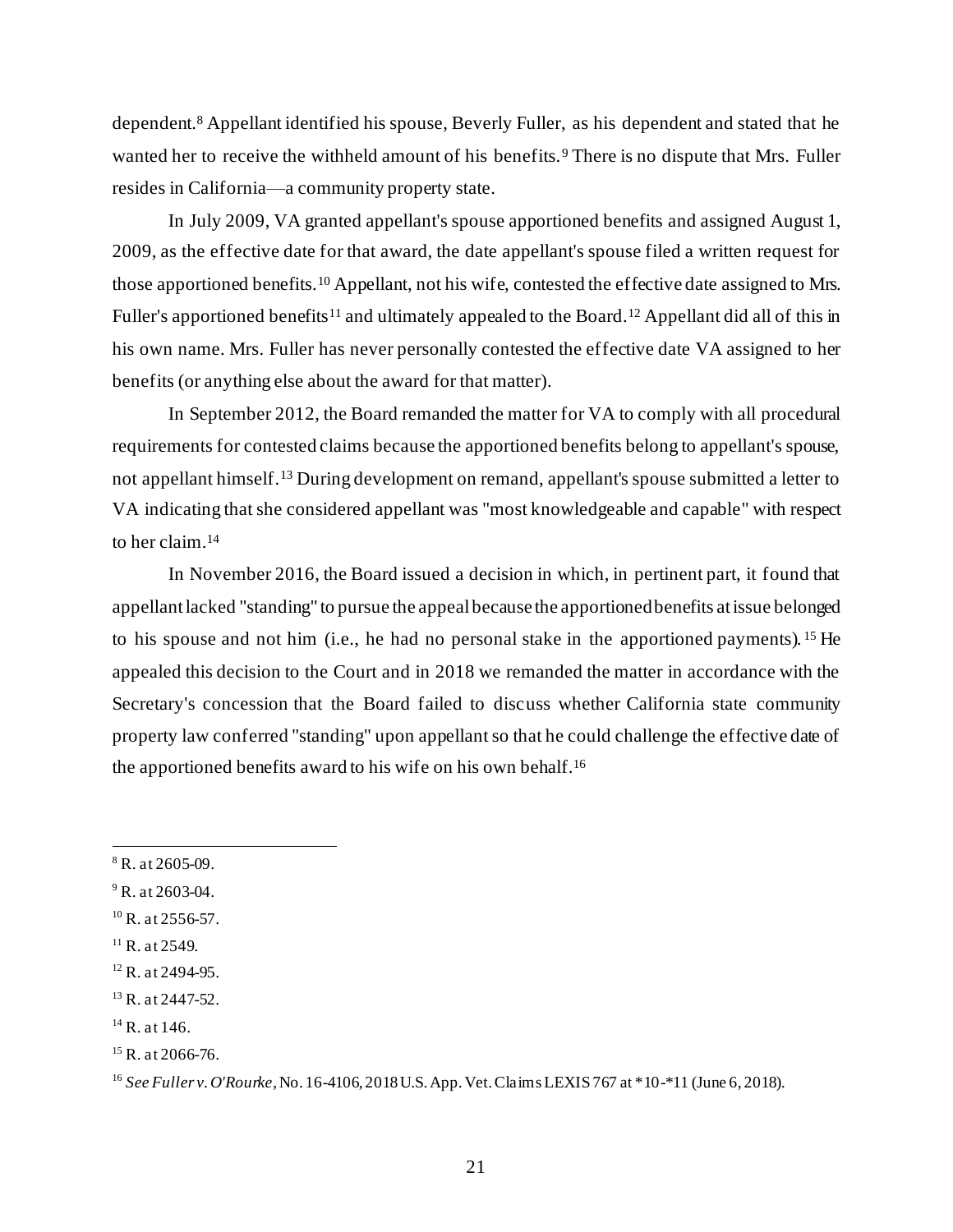In November 2018, the Board issued the decision on appeal.<sup>17</sup> The Board was persuaded by appellant's argument that because his spouse lives in California (a community property state) he has a property interest in the marital estate and therefore, he had "standing." <sup>18</sup> The Board then went on to deny the claim for an earlier effective date on the merits. This appeal followed.

## **II. THE COURT'S JURISDICTION**

I begin with a couple of housekeeping matters that could prevent the Court from considering the question whether appellant had a right to appeal to the Board concerning his wife's apportioned benefits award. First, I agree with the majority<sup>19</sup> that, despite appellant's argument to the contrary, we are not precluded from addressing the issue of his legal interest in his wife's apportioned benefits under *Medrano v. Nicholson*. <sup>20</sup> In *Medrano*, we held that "[t]he Court is not permitted to reverse findings of fact favorable to a claimant." <sup>21</sup> But the conclusion the Board reached about appellant's legal interest in his wife's apportioned benefits is *not* a factual determination. Whether a claimant has "standing," or more accurately framed here, whether he has a statutory right to appeal to the Board in this case, is a legal issue.<sup>22</sup> So, *Medrano* is no bar to addressing the question of the sufficiency of appellant's interest in his wife's apportioned benefits and whether he has a statutory right to appeal the decision concerning his wife's apportioned benefits.<sup>23</sup>

Second, it is true that in the Court's previous remand of this matter it implicitly accepted that state law could be relevant to whether appellant had a legally cognizable interest in his wife's

 $17 R. at 4-14.$ 

 $18$  R. at 7.

<sup>19</sup> *See ante* at 7-8.

<sup>20</sup> *See* Appellant's Reply Br. at 2-3.

 $21$  21 Vet.App. 165, 170 (2007).

<sup>22</sup> *See ante* at 7.

 $^{23}$  I acknowledge that there may be some true factual findings the Board could make as part of its legal analysis of "standing" that could be subject to *Medrano*, assuming that concept has any legal relevance to matters before the Board. For example, here the Board found that appellant's spouse resides in California. Such an embedded factual finding might – *might* – be beyond our ability to review even in the context of assessing our jurisdiction. I need not explore the contours of this question here because nothing turns on it in terms of the resolution of appellant's appeal.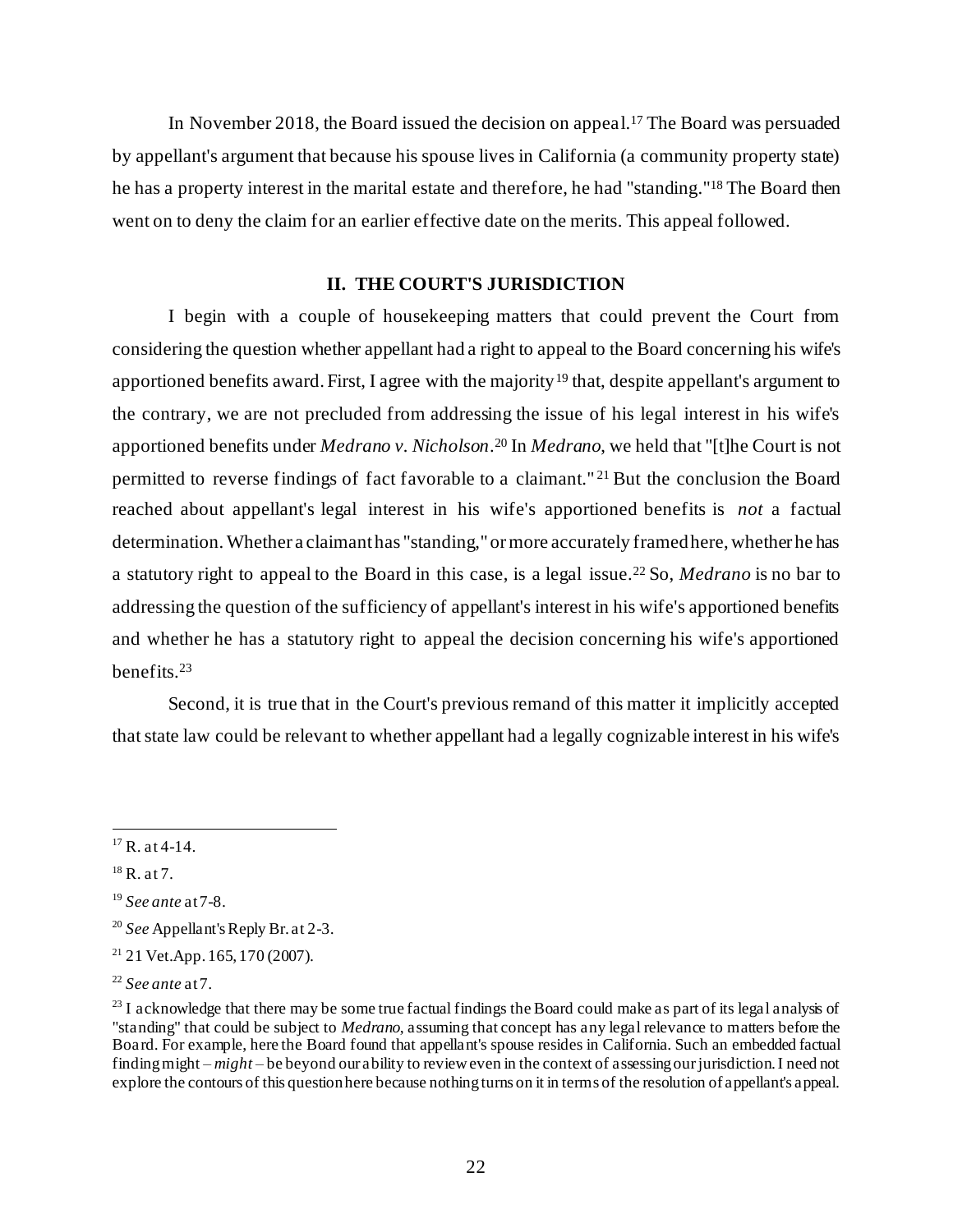apportioned benefits.<sup>24</sup> After all, if that was not the case, a remand to have the Board address that question would have been meaningless. But the issue of "standing" to proceed before the Board (and appellant's concomitant statutory right to appeal to the Board in the first place) is critical to the Court's jurisdiction because our jurisdiction is tied to that of the Board.<sup>25</sup> And we always have an independent obligation to assess our jurisdiction.<sup>26</sup> This is true even if a prior Court decision in the appellate process assumed that standing or a statutory right to appeal existed or could exist.<sup>27</sup> Because these issues go to our subject matter jurisdiction, the law of the case doctrine or other principles of preclusion are not bars to reconsideration of those questions. <sup>28</sup> Simply put: If we don't have jurisdiction, we don't have jurisdiction and we can't ignore that reality.

## **III. APPELLANT'S INTEREST**

Having addressed these various preliminary matters, I'll now explain why appellant does not have a legally cognizable interest in his wife's apportioned benefits sufficient to allow him to mount the challenge he does here and that he did before the Board. As will become apparent, not only is my ultimate conclusion different from that of the majority, the reasoning by which I reach my conclusion diverges greatly from how the majority reaches its result.

The Court's authority to adjudicate appeals is governed by 38 U.S.C. §§ 7252(a) and 7266(a). Section 7252(a) establishes that the Court "shall have exclusive jurisdiction to review decisions of the [Board.]" Section 7266(a) states that "a person adversely affected by such a decision" may file a Notice of Appeal. But to be "a person adversely affected" by a Board decision that denied an earlier effective date for hisspouse's apportioned benefits, appellant must have been an appropriate person to appeal the initial adverse determination concerning his wife's benefits in

<sup>24</sup> *Fuller*, 2018 U.S. App. Vet. Claims LEXIS 767 at \*10-\*11.

<sup>25</sup> *See* 38 U.S.C. 7252(a).

<sup>26</sup> *See, e.g., Demery v. Wilkie*, 30 Vet.App. 430, 434 (2019).

<sup>27</sup> *FW/PBS, Inc. v. City of Dallas*, 493 U.S. 215, 231, (1990) ("'Every federal appellate court has a special obligation to satisfy itself not only of its own jurisdiction, but also that of the lower courts in a cause under review, even though the parties are prepared to concede it.'"(*quoting Mitchell v. Maurer*, 293 U.S. 237, 244 (1934)).

<sup>28</sup> *See Arizona v. California*, 460 U.S. 605, 618, (1983); *Propes v. Quarterman*, 573 F.3d 225, 228 (5th Cir. 2009) (quoting 18B Charles Alan Wright et al., FEDERAL PRACTICE AND PROCEDURE § 4478.5, at 790 (2d ed. 2002)).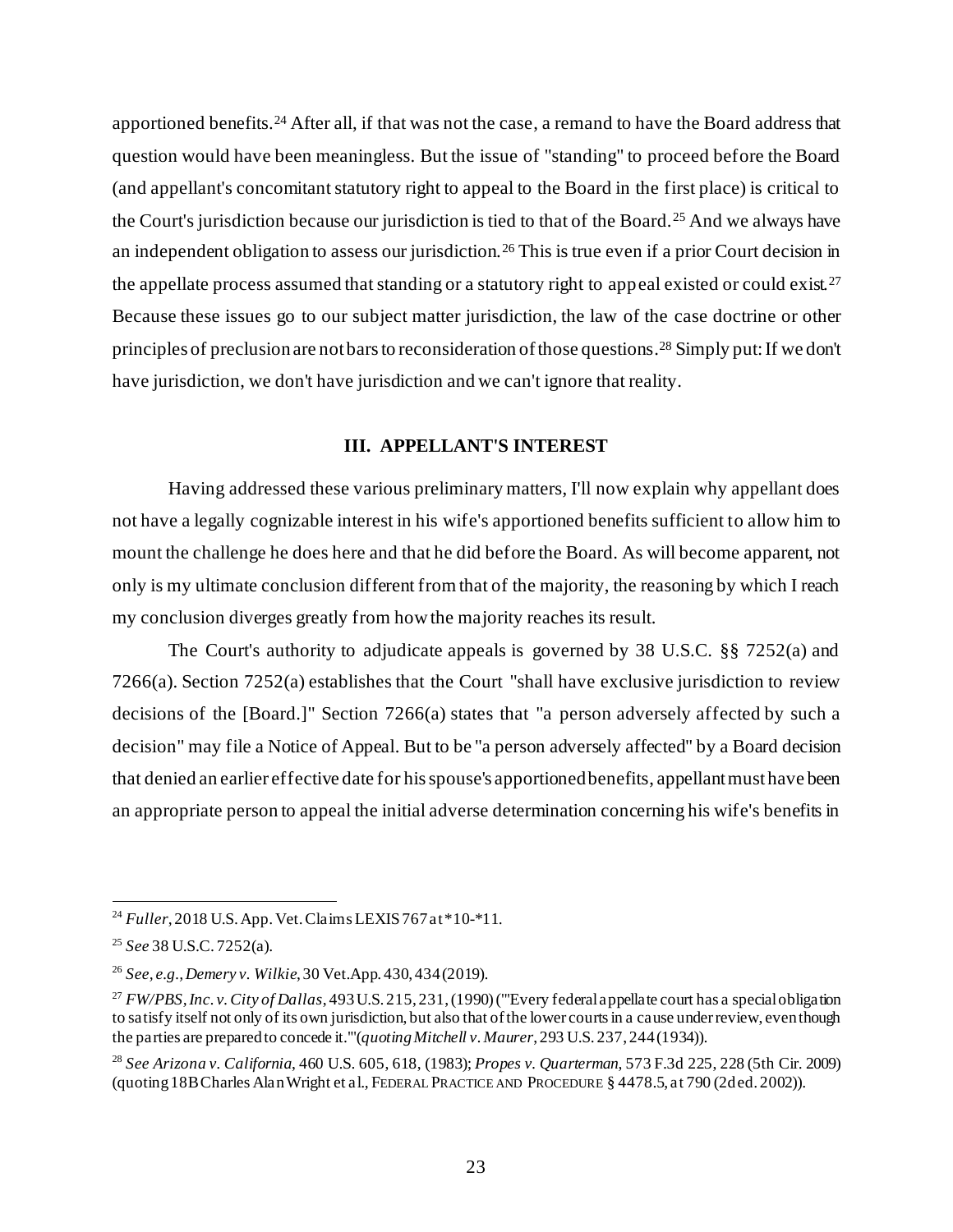the first place. <sup>29</sup> If appellant is not within the class of persons who may appeal such an adverse determination, he lacks a sufficiently cognizable legal interest in those benefits to have proceeded before the Board. And in that case, we lack jurisdiction over the matter because there is, effectively, no valid Board decision to review.<sup>30</sup> And that's precisely the situation we have.

# *A. A veteran's interest in benefits is distinct from a spouse's interest in apportioned benefits.*

Let's start by considering the nature of apportioned benefits. Congress has provided that a veteran in receipt of VA disability compensation benefits who is incarcerated for more than 60 days for a felony will have his or her benefits reduced for the period of incarceration.<sup>31</sup> This is why appellant's disability compensation benefits were reduced. Congress has also provided that when a veteran's disability compensation has been reduced based on incarceration, all or part of the reduced compensation may be apportioned to certain of the veteran's dependents.<sup>32</sup> This is why Mrs. Fuller was entitled to receive apportioned benefits.

This Court has held that, once VA has reduced an incarcerated veteran's compensation payments and apportioned those benefits to another party, "the [veteran] no longer has a personal stake in the apportioned payments" and can therefore no longer show the requisite personal stake in the outcome to establish "standing" with respect to issues concerning the apportioned benefits.<sup>33</sup> In *Belton v. Principi*, in the context of a petition for extraordinary relief, the Court held that although apportioned benefits arise from a veteran's benefits, "an apportionment is an entity legally

 $29$  Appellant's spouse is not a party to this appeal and has not sought to intervene.

<sup>30</sup> *See Snyder v. Principi*, 15 Vet.App. 285, 299 (2001) ("[A]lthough it may be the general rule that there is no case or controversy as to a [Board] determination that was favorable to an appellant, that is not the case where the [Board] lacked jurisdiction to make the determination in the first instance. Under such circumstances, we can—indeed, we are generally obligated to—examine whether the [Board] had jurisdiction to address the issue."); *see also Barnett v. Brown*, 83 F.3d 1380, 1383 (Fed. Cir. 1996)("[I]t is well-established judicial doctrine that any statutory tribunal must ensure that it has jurisdiction over each case *before* adjudicating the merits, that a potential jurisdictional defect may be raised by the court or tribunal, *sua sponte* or by any party, at any stage in the proceedings, and, once apparent, must be adjudicated.").

<sup>31</sup> *See* 38 U.S.C. § 5313.

 $32$  38 C.F.R. § 5313(b)(1); 38 C.F.R. § 3.665(e)(1).

<sup>33</sup> *Ferenc v. Nicholson*, 20 Vet.App. 58, 64 (2006); *see also Belton v. Principi*, 17 Vet.App. 209, 211 (2003) (an apportionment is an entity legally separate from a veteran's benefits and dependents who file for apportionment seek to exercise their own rights).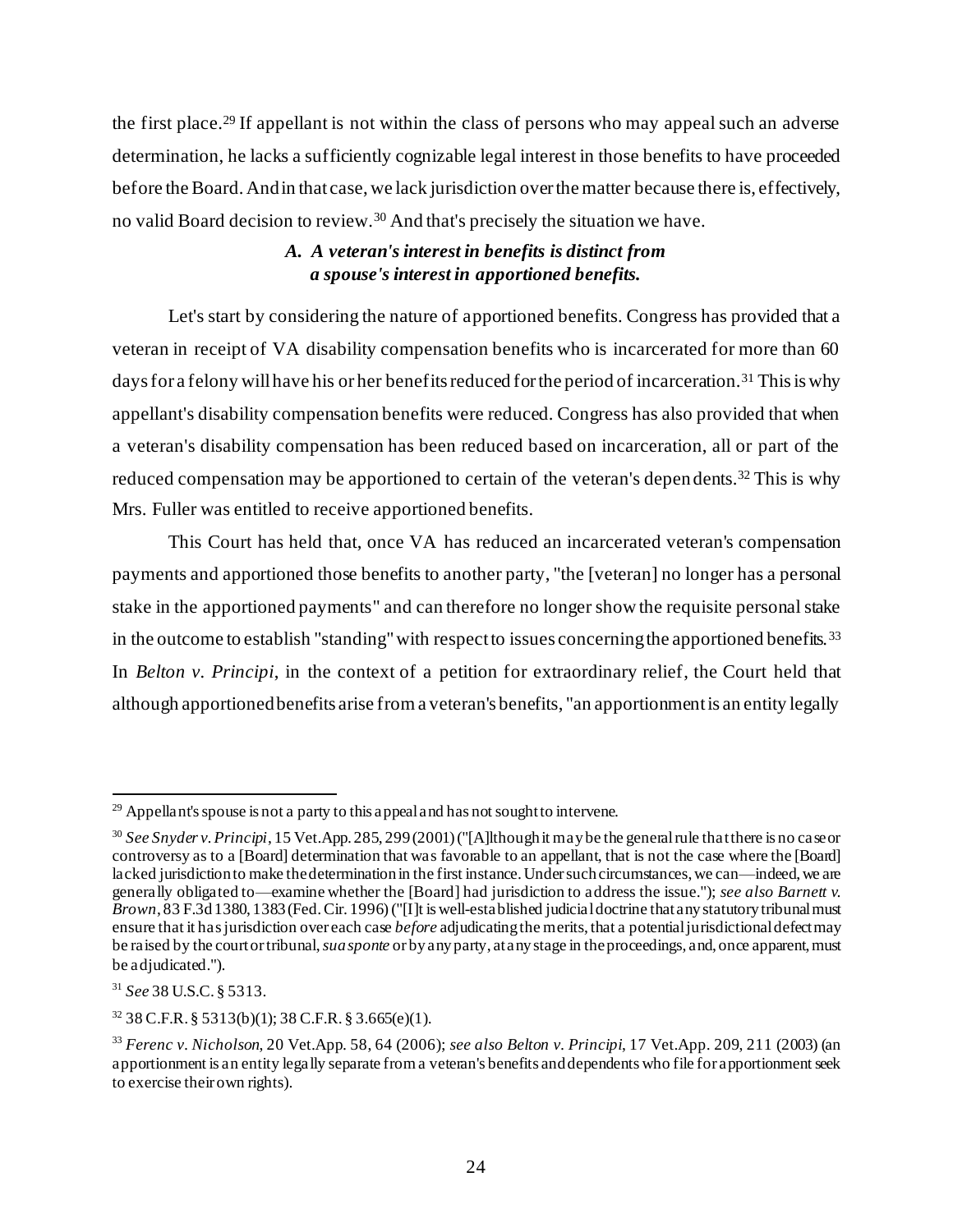separate from those benefits."<sup>34</sup> The petitioner in *Belton* was an incarcerated veteran contesting the termination of his mother's apportionment award. The Court concluded that the petitioner had no "legally significant connection to the apportioned benefit." <sup>35</sup> Therefore, the veteran had no personal stake in the outcome, meaning that he lacked standing to appeal bef ore a court.<sup>36</sup> The Court dismissed the petition for lack of jurisdiction. Three years later, in *Ferenc v. Nicholson*, the Court applied the reasoning in *Belton* in the context of a direct appeal of a Board decision, holding that "[o]nce the reduction of benefits has been authorized, the appellant no longer has a personal stake in the apportioned payments." <sup>37</sup> So, there is no question that appellant's interest in his veterans disability compensation is legally distinct from Mrs. Fuller's interest in her apportioned benefits. <sup>38</sup> And I note that the Federal Circuit has recently accepted this distinction from our decisions in *Belton* and *Ferenc*, albeit in a non-precedential decision.<sup>39</sup>

## *B. Appellant is not among the class of persons Congress has allowed to appeal to the Board.*

In order to contest a decision of an agency of original jurisdiction within VA, such as the one concerning appellant's wife's apportioned benefits, Congress has provided that a person must file a Notice of Disagreement (NOD).<sup>40</sup> But not anyone may file an NOD to bring a matter before the Board. Congress has limited the class of persons who are statutorily authorized to do so to the following: "the claimant, the claimant's legal guardian, or such accredited representative, attorney,

<sup>40</sup> *See* 38 U.S.C. § 7105.

<sup>34</sup> 17 Vet.App. 209, 211 (2003).

<sup>35</sup> *Id.*

<sup>36</sup> *Id.*

<sup>37</sup> 20 Vet.App. 58, 64 (2006).

<sup>38</sup> The Secretary's arguments notwithstanding, *see* Secretary's Br. at 5-6, *Belton* and *Ferenc* do not resolve the question before the Court. These are certainly significant decisions, but in neither case did the Court address whether something beyond Federal law, such as state community property rules, could provide a veteran with a sufficient legal interest in an apportionment case such that he or she had "standing" to challenge the effective date assigned to an award of apportioned benefits to a dependent. That issue simply was not presented in those cases, but it is here. Appellant's theory is precisely that California's community property law gives him an interest in his wife's apportioned benefits sufficient for him to raise those matters. *See e.g.,* Appellant's Reply Br. at 3-4. Moreover, *Belton* and *Ferenc* dealt with whether a person could appeal a Board decision to the Court as opposed to the precise question we face here concerning whether a person may obtain Board review and then review in this Court. The Federal Circuit recently recognized this latter distinction between these cases and a situation extraordinarily similar to the one we face today. *See Akard*, 2021 WL 5876031 at \*3.

<sup>39</sup> *See Akard*, 2021 WL 5876031 at \*2-\*3.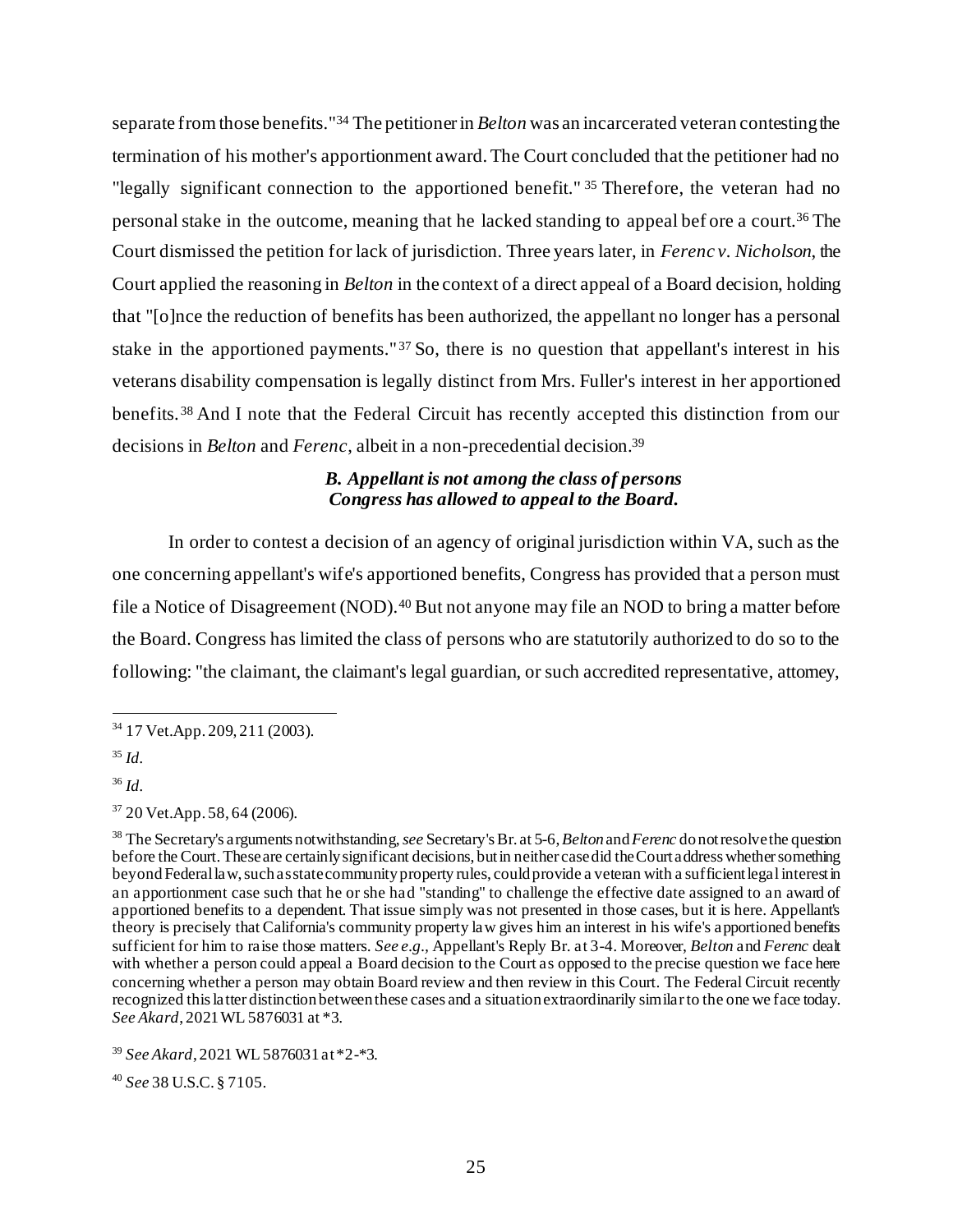or authorized agent as may be selected by the claimant or legal guardian."<sup>41</sup> Appellant does not come within this group.

The Federal Circuit recently considered a case extraordinarily similar to this one, providing important guidance on the question we face today.<sup>42</sup> In *Akard*, an incarcerated veteran appealed an RO decision that had denied his father apportioned benefits.<sup>43</sup> The Board dismissed the appeal because the veteran's father had not appealed and the veteran lacked a personal interest in the apportioned benefits that would have been paid to his father.<sup>44</sup> Our Court affirmed the Board's decision in a memorandum decision.<sup>45</sup> The veteran appealed.

The Federal Circuit affirmed our decision. The key passage from *Akard* is:

As a statutory matter, an appeal to the Board must be initiated by the "claimant"—or "the claimant's legal guardian, or such accredited representative, attorney, or authorized agent as may be selected claimant or legal guardian." The ordinary meaning of "claimant" under that statutory provision does not encompass any person who files a claim, but rather, refers to the person who would receive the benefit if granted; otherwise, the specific statutory list of non-claimants who may appeal would make little if any sense. Under that reading, the statute limits an appeal to an apportionment denial to the person who would receive the apportionment and the short list of statutorily authorized stand-ins for that person—so that the veteran cannot initiate an appeal to the Board from a denial of an apportionment claim unless the veteran qualifies as one of the few people (such as a legal guardian) allowed to do so on behalf of the potential apportionment recipient.<sup>46</sup>

*Akard*'s reasoning is equally applicable to Mr. Fuller's situation. To begin with, appellant is clearly not a "claimant" for purposes of seeking Board review. As outlined above, *Belton* and *Ferenc* leave no doubt that a spouse (or other dependent) is the "claimant" for purposes of

<sup>41</sup> 38 U.S.C. § 7105(b)(2).

<sup>42</sup> *See Akard*, 2021 WL 5876031. I recognize that *Akard* is non-precedential and, therefore, not binding on us. Nevertheless, in my view, the court's analysis is highly instructive. The majority concludes that *Akard* is inconsistent with our precedent and, even if applicable, Mr. Fuller would qualify. *See ante* at 14 n.10. As I've discussed, *Akard* tracked the statute providing for those people who may appeal. Moreover, Mr. Akard and Mr. Fuller are different only if community property principles make them so. As I explain below, those principles do not alter the analysis.

<sup>43</sup> *Akard*, 2021 WL 5876031 at \*1.

<sup>44</sup> *Id*.

<sup>45</sup> *Akard v. Wilkie*, No. 19-6262, 2020 WL 5200711 (Vet. App. Aug. 27, 2020).

<sup>46</sup> *Akard*, 2021 WL 5876031 at \*3 (quoting section 7105(b)(2); citations omitted).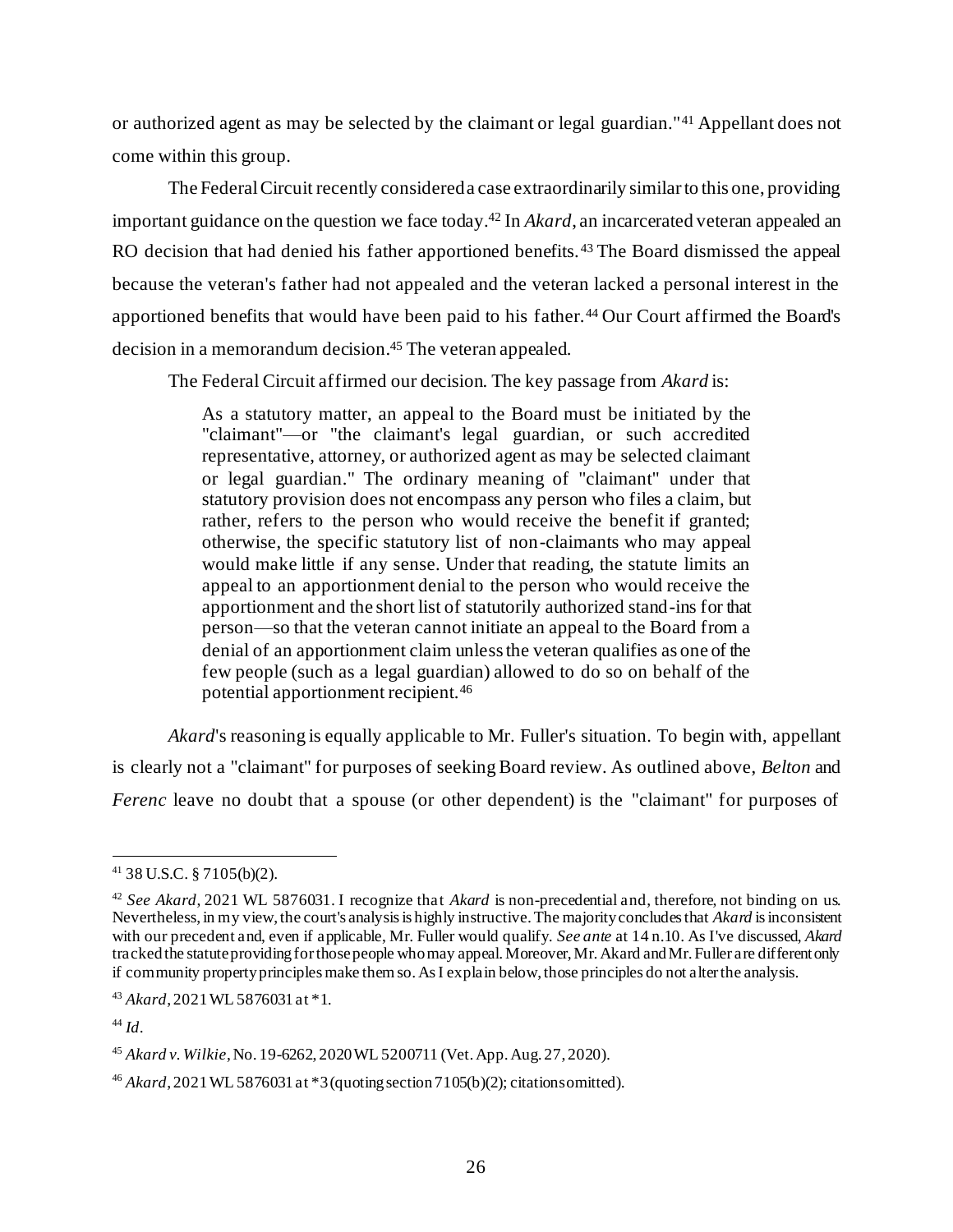apportioned benefits. It is equally clear that appellant is not his wife's legal guardian. There is no evidence of such a legal relationship in the record, and appellant's counsel expressly admitted at oral argument that Mrs. Fuller was not the subject of a legal guardianship.<sup>47</sup> And finally, appellant has consistently maintained that he appealed VA's decision concerning his wife's apportioned benefits on his own behalf and not as an agent for his wife. Not surprisingly then, the Board never mentions agency as a basis for its decision, appellant advanced no argument along those lines before the Board or us, and the majority doesn't address the question at all.

This should be the end of the matter. Not to be flippant, but this is a case of three strikes and you're out. Just as in *Akard*, appellant does not fit within the three categories of persons that Congress provided could file an NOD concerning a claim concerning Mrs. Fuller's apportioned benefits. Only Congress can change that decision. We should follow the Federal Circuit's logic, even though it does not technically bind us, and carry out Congress' unambiguous command. And to be clear, the only salient difference between this case and *Akard* is that there was no question concerning state community property law before the Federal Circuit. But that distinction is meaningless. Under our Federal system of government, California—or any other state whether adopting community property principles or not for that matter—could not alter what Congress enacted in section 7105 in terms of who could appeal to the Board.<sup>48</sup> That question is one entirely of Federal law, so the fact that our case concerns a situation in which community property law is in the background does not change the import of *Akard*.

# *C. Leaving aside the statutory ability to appeal, veterans disability benefits are not subject to state community property laws.*

As I've said, our analysis should end with the plain language of section 7105(b)(2). But if we look more broadly to how veterans benefits are treated in the Federal courts, the conclusion that we cannot hear this appeal becomes even more apparent. As we'll see, the majority's conclusion in this case runs afoul of these broader principles. So, I proceed to consider whether veterans benefits are generally subject to state law property principles, most relevant here, community property rules.

<sup>47</sup> *Fuller v. Wilkie*, U.S. Vet. App. 18-7000 (oral argument held Nov. 6, 2020, https://www.youtube.com/watch?v=UJvKlN-vDJM) at 1:12:00-1:14:50.

<sup>&</sup>lt;sup>48</sup> Although I believe it is ultimately irrelevant to the resolution of this appeal, I'll return to community property principles below.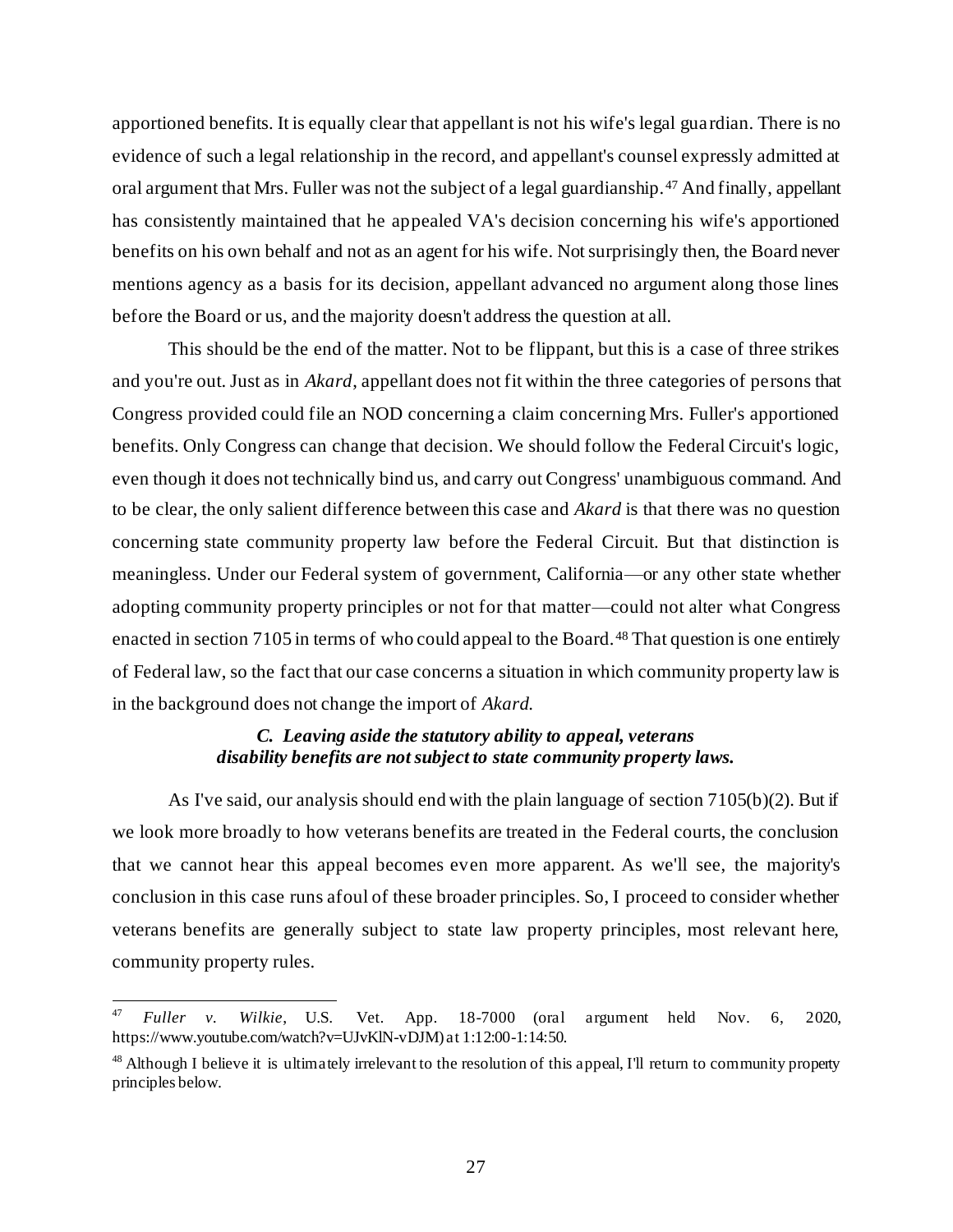We are not writing on a blank slate when considering whether state community property law applies to veterans disability benefits as a general matter. The Supreme Court of the United States has provided important guidance on this question in both *Mansell v. Mansell*<sup>49</sup> and then again only a few years ago in *Howell v. Howell*. <sup>50</sup> To understand why these decisions are so significant, I need to explain the background that led to *Mansell* and then *Howell* in some detail.

In 1981, the Supreme Court decided *McCarty v. McCarty*. <sup>51</sup> That case dealt with whether military retirement pay veterans were receiving after they left military service was subject to state community property laws. <sup>52</sup> The Court held that such payments were not subject to state community property division because they constituted a personal entitlement based on military service that Congress did not intend to be subject to such state laws.<sup>53</sup>

Congress reacted swiftly to *McCarty*. In 1982, it enacted the Uniformed Services Former Spouses' Protection Act (USFSPA) providing, in relevant part, that states could make military retirement pay subject to state community property laws.<sup>54</sup> The Supreme Court considered the impact of the USFSPA in *Mansell*. Federal law allows a person receiving military retirement pay to elect to waive a portion of that pay in order to receive VA disability benefits.<sup>55</sup> The Supreme Court had to consider whether the USFSPA's provisions allowing states to make military retirement pay subject to community property division also allowed VA disability benefits taken in lieu of that retirement pay to be treated as community property as well.<sup>56</sup> The Court held that VA disability benefits taken in lieu of military retirement pay were not subject to community property division despite the USFSPA.<sup>57</sup> The Court reasoned that the USFSPA defined what was

- <sup>52</sup> *Id*. at 211-15.
- <sup>53</sup> *Id*. at 224-25.

<sup>57</sup> *Id*. at 588-89.

<sup>49</sup> 490 U.S. 581 (1989).

<sup>50</sup> 137 S. Ct. 1400 (2017).

<sup>51</sup> 453 U.S. 210 (1981).

 $54$  10 U.S.C. § 1408(c)(1).

<sup>55</sup> *Mansell*, 490 U.S. at 583-85. As the Supreme Court noted in *Howell*, Congress was concerned that veterans not receive both military retirement pay as well as VA disability benefits because that would be double-dipping so to speak. *Howell*, 137 S. Ct. at 1402-03. By allowing a veteran to waive retirement pay to receive VA benefits, Congress conferred an important advantage because retirement pay is taxable while VA disability benefits are not. *Id*. at 1403.

<sup>56</sup> *Mansell*, 490 U.S. at 584-86.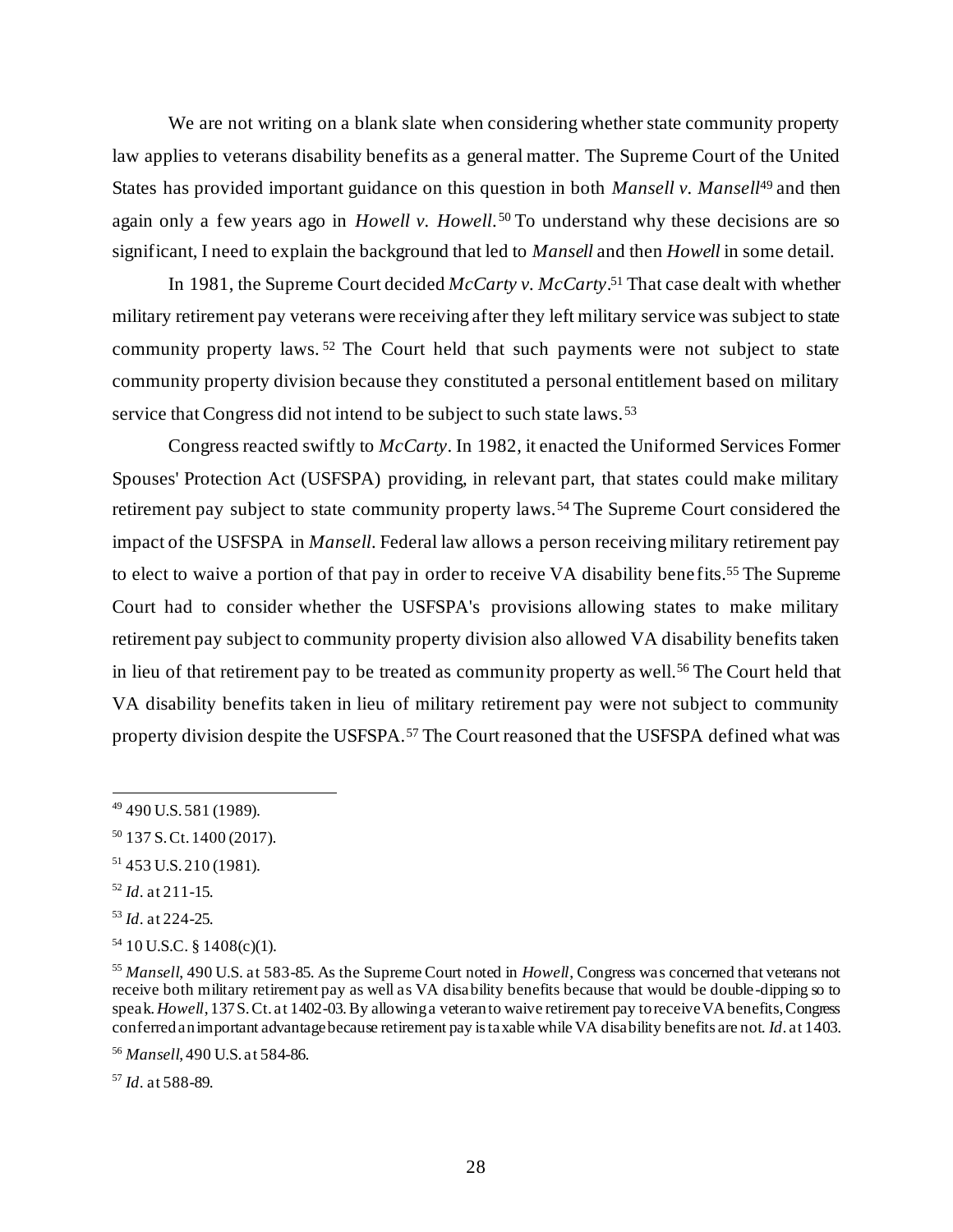subject to community property principles in a "precise and limited" manner that did not include VA disability payments in lieu of retirement pay.<sup>58</sup> Therefore, even though Congress reacted so quickly to address *McCarty*, the Court in *Mansell* concluded that federal preemption of state community property law still applied with respect to VA disability benefits taken in lieu of military retirement pay.<sup>59</sup>

And *Mansell* was not an aberration. In 2017, the Supreme Court decided *Howell* in which it considered the continued viability and scope of *Mansell*. The issue in *Howell* concerned an Air Force veteran and his spouse who agreed to divorce shortly before the husband was to retire from the military. <sup>60</sup> In 1991, an Arizona state court issued a divorce decree (based on the parties' agreement) that provided that Mrs. Howell would be entitled to 50% of Mr. Howell's military retirement pay once he began to receive it.<sup>61</sup> Mr. Howell retired from the Air Force in 1992 and he and his wife began to split his retirement pay.<sup>62</sup>

In 2005, VA granted Mr. Howell service connection for a shoulder condition rated at 20% disabling. <sup>63</sup> He elected to waive the portion of his retirement pay equal to his VA disability benefits, which resulted in a decrease in the amount of money Mrs. Howell received. <sup>64</sup> Mrs. Howell then moved in Arizona state court to enforce the terms of the original divorce decree. <sup>65</sup> Affirming the trial court's enforcement decision, the Arizona Supreme Court determined that Mrs. Howell was entitled to have the original decree enforced by having Mr. Howell make up the difference between what she was receiving before Mr. Howell began receiving VA disability benefits and what she was receiving after he made an election to waive a portion of his retirement pay.<sup>66</sup> The Arizona Supreme Court distinguished *Mansell* on the ground that Mr. Howell made his election to receive VA disability benefits after the divorce decree was in place, as opposed to what

- $^{61}$  *Id*.
- <sup>62</sup> *Id*.
- <sup>63</sup> *Id*.
- <sup>64</sup> *Id*.

<sup>65</sup> *Id*.

<sup>66</sup> *In re Marriage of Howell*, 361 P.3d 936, 941 (Ariz. 2015).

<sup>58</sup> *Id*.

<sup>59</sup> *Id*.

<sup>60</sup> *Howell*, 137 S. Ct. at 1404.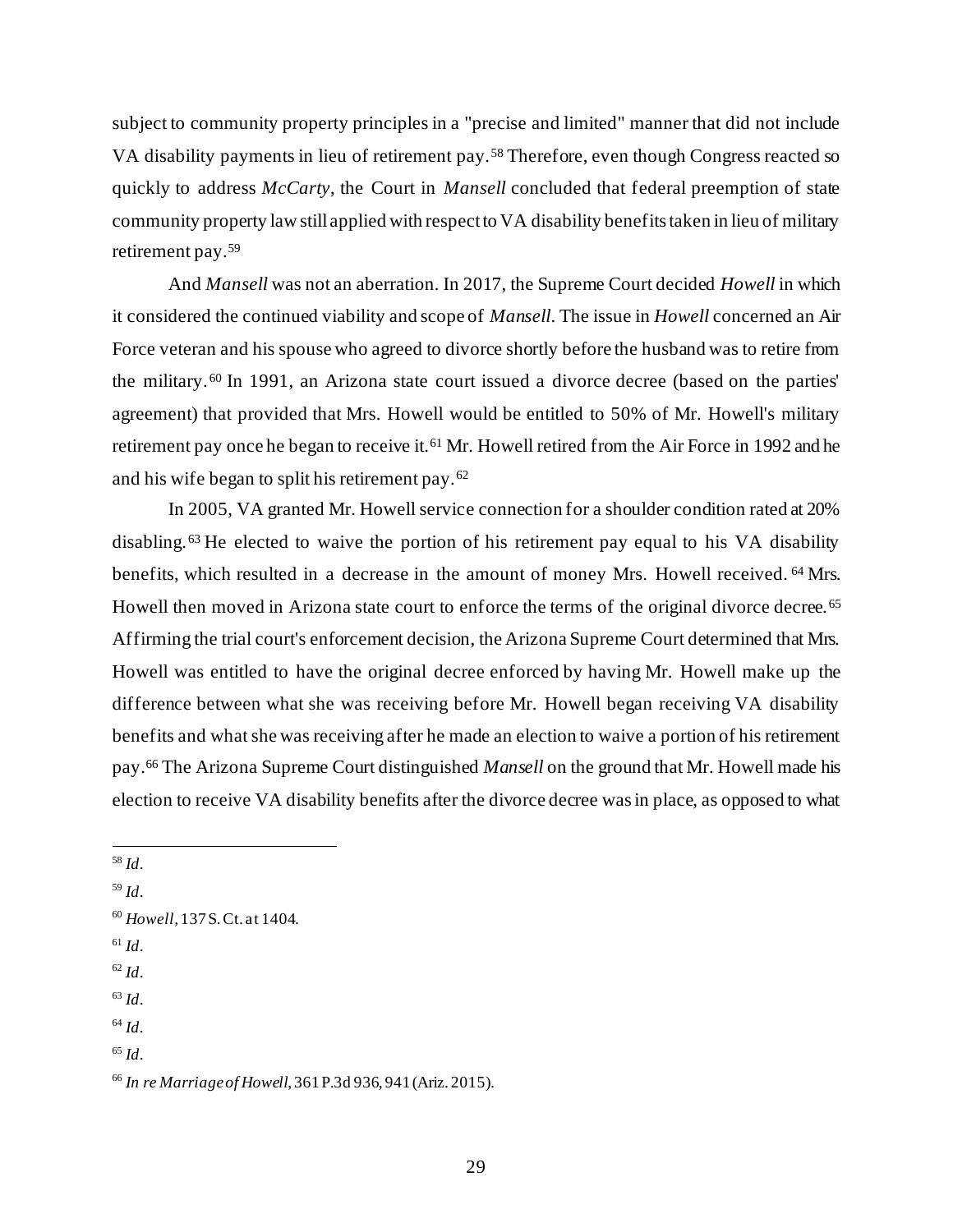happened in *Mansell*when the election had been made before the divorce decree at issue there was entered.<sup>67</sup>

The Supreme Court of the United States reversed the Arizona Supreme Court, stating that "*Mansell* determines the outcome here." <sup>68</sup> In reaffirming *Mansell*, the Court reiterated that Congress had not provided for the division under state community property law of VA disability benefit payments in the context of the waiver of military retirement pay. <sup>69</sup> It declined to limit *Mansell* by the timing of the election to waive military retirement pay.<sup>70</sup> In addition, it rejected the argument that all the Arizona courts had done was make Mrs. Howell whole through indemnification of her vested rights, something the Court deemed to be a difference that was "semantic and nothing more."<sup>71</sup>

I do *not* claim that *Howell* and *Mansell* technically bind us on the precise question before the Court. Those cases did not deal with VA benefits standing alone, what is at issue here, because Mr. Fuller is not in receipt of military retirement pay. But we are talking about the Supreme Court after all and today's decision is difficult if not impossible to square with the Supreme Court's logic in *Howell* and *Mansell*. There is nothing here to show the type of affirmative congressional action the Supreme Court demanded to subject a personal *Federal* entitlement to *state* community property law. And that is especially so given the plain language of section 7105 I discussed above.

Indeed, far from there being authority for finding that VA disability benefits are subject to state law division, and leaving aside section 7105, there is a statute that points in exactly the opposite direction, 38 U.S.C. § 5301.<sup>72</sup> Section 5301 is entitled "[n]onassignability and exempt status of benefits" and provides, in part, as follows:

> Payments of benefits due or to become due under any law administered by the Secretary shall not be assignable except to the extent specifically authorized by law, such payments made to, or on account of, a beneficiary shall be exempt from taxation, shall be exempt from the claim of creditors, and shall not be liable to attachment, levy, or seizure by or under any legal

<sup>67</sup> *Id*. at 939.

<sup>68</sup> *Howell*, 137 S. Ct. at 1405.

<sup>69</sup> *Id*.

<sup>70</sup> *Id*. at 1405-06.

<sup>71</sup> *Id*. at 1406.

<sup>72</sup> The Supreme Court discussed this provision in *Mansell* although at the time it was codified at 38 U.S.C. § 3101. *See Mansell*, 490 U.S. at 581-82.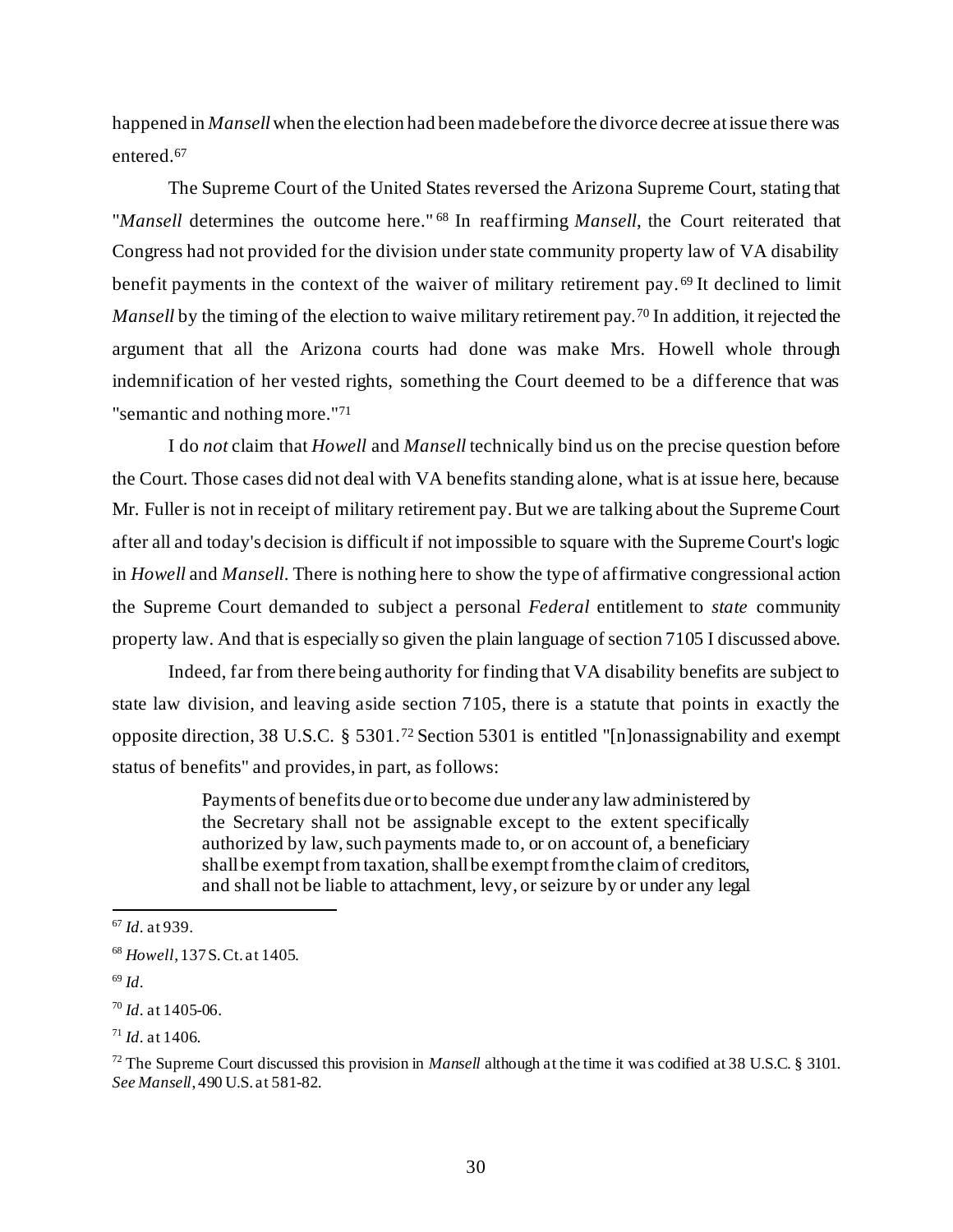or equitable process whatsoever, either before or after receipt by the beneficiary.<sup>73</sup>

Again, as with the Supreme Court's decisions I've discussed, I do not claim that section 5301 is definitive. It does not specifically address division of or interest in property under a state's domestic relations laws such as those concerning community property. At the same time, it certainly does not support an affirmative congressional decision to make VA benefits subject to state community property law, something the Court in *Howell* and *Mansell* requires.<sup>74</sup> Rather, it reflects Congress' decision *not* to do so, at least as a general matter.

Returning to the Supreme Court's decisions, it just makes no sense that Congress would preclude states from dividing VA disability benefits being received in lieu of military retirement pay but at the same time allow VA disability benefits that are being received without regard to military retirement pay to be subject to such division. I would not so lightly conclude that Congress has acted in such an illogical manner. There is no reason to believe that Congress would want to preclude the application of community property principles in one situation but not the other. To paraphrase the Supreme Court in *Howell*, it be would be an exercise in semantics to tie Federal preemption concerning veterans disability benefits to whether a veteran happened to also be receiving military retirement pay. Both veterans would be receiving the same benefit no matter how one classified them. And we know from *Howell* and *Mansell* that Congress did not want community property law to apply in the context of the waiver of military retirement pay. Therefore, I conclude that it has taken the same approach to VA disability benefits standing alone. In short, VA disability benefits are not, as a general matter, subject to state community property laws.

The majority opinion seeks to avoid *Howell* and *Mansell* in two principal ways. First, it focuses on the fact that these cases both dealt with the USFSPA while Mr. Fuller's appeal does not. <sup>75</sup> This is certainly true. However, as I discussed above, that is a distinction without a difference. It would make little sense to allow community property law to apply to disability benefits when someone is not also entitled military retirement pay but preclude such application when they are. The majority's second means of distinguishing these Supreme Court decisions is

<sup>73</sup> 38 U.S.C. § 5301(a)(1).

<sup>74</sup> *See, e.g., Howell*, 137 S. Ct. at 1405-06; *Mansell*, 490 U.S. at 587-89.

<sup>75</sup> *See, e.g., ante* at 10-11.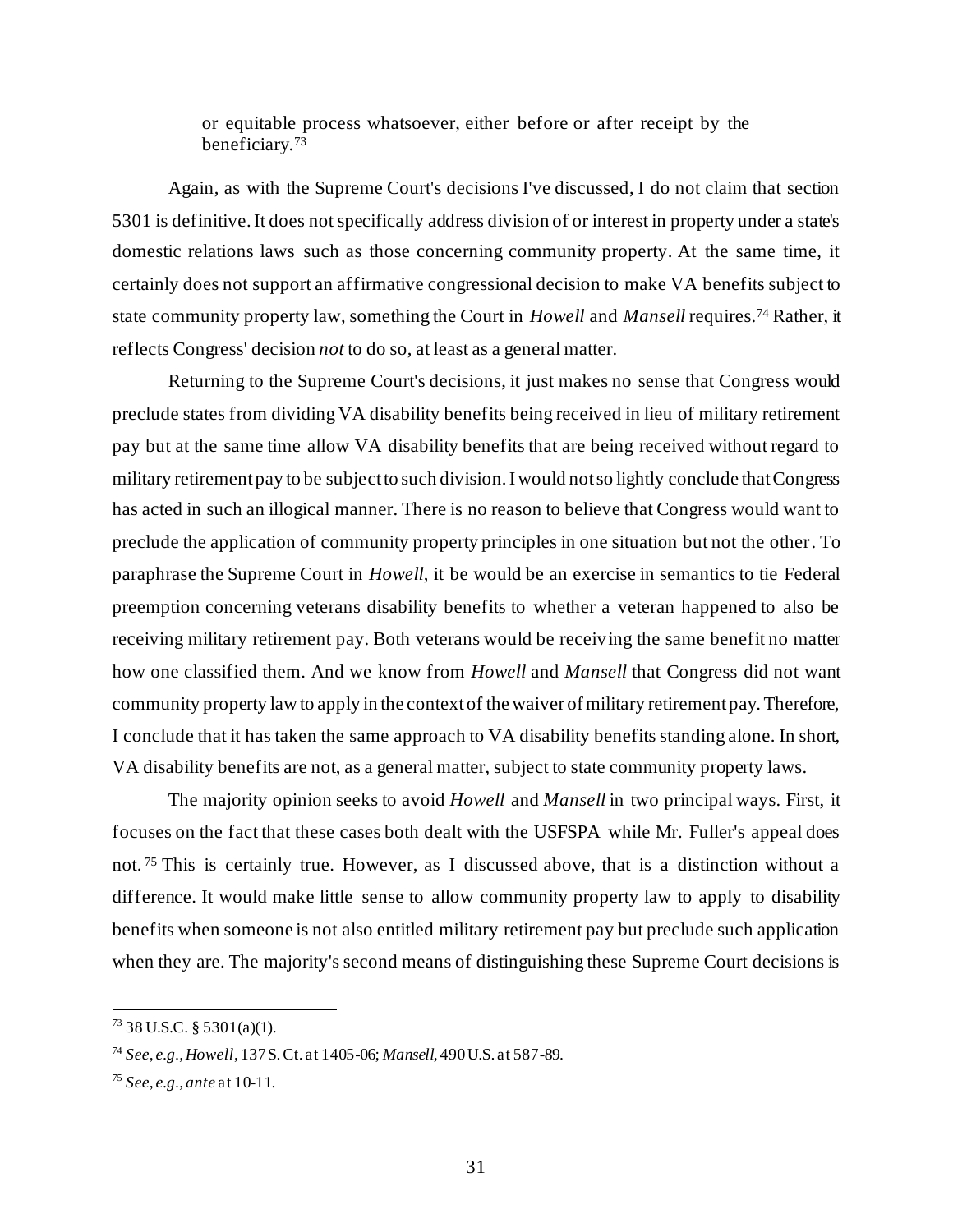that they concerned the application of state community property law at the time of a divorce.<sup>76</sup> Again, that is an accurate description of the decisions. However, I fail to see how that matters. If appellant has an interest under state community property law *now* sufficient to provide him an interest in his wife's benefits, he would have such an interest at the time of any divorce.<sup>77</sup> And that would lead to a division of the community property that the majority holds includes veterans benefits, something at odds with the Supreme Court's decisions. I do not see how one can avoid that fact. Moreover, if the majority's pre-divorce/divorce distinction did matter, it would be because *Congress* made it so. But there is nothing in the majority opinion to demonstrate that *Congress* meant to subject veterans benefits to state law in one situation but not the other. Indeed, the majority appears to proceed on the basis that we must find something to *exclude* veterans benefits from community law. But that turns the law on its head. *Howell* and *Mansell* required us to find congressional authorization to *include* the benefits in community property. In sum, the majority's attempts to avoid Supreme Court guidance don't carry the day because even though it describes the factual situation in which the Fullers find themselves, it points to nothing to suggest that *Congress* determined that in such a situation any State could subject a Federal benefit to statelaw property principles.

# *D. Nothing about apportioned benefits makes them subject to state community property laws.*

If it is the case that veterans disability benefits are not subject to state community property law as a general matter, we then must consider whether there is something about apportioned benefits in particular that makes them different for that purpose. There isn't. In fact, there is strong reason to believe that apportioned benefits such as those with which we deal today are even *less*

<sup>76</sup> *Id*. at 11.

 $^{77}$  I do not disagree with the majority's point that state community property laws affect matters that go beyond division at the time of a divorce. *See ante* at 6-7.But that does not matter here and, if anything, calls the majority's conclusion into more doubt. To begin with, as I noted, if veterans benefits are subject to community property laws during a marriage, they would be subject to such laws at the time of divorce. And even if we leave that point aside, I am concerned about the potential implication of the majority's holding assuming there is some way to prevent veterans benefits from being subject to division at divorce even if they qualify as community property before such an event. For example, community property is generally subject to claims of creditors. *See* CAL. FAM. CODE § 910. So, on the majority's logic, a veteran receiving VA disability benefits could have 50% of those benefits subject to the claims of his or her spouse's creditors. That is a remarkable and troubling prospect for which the majority provide nothing in terms of the specific type of congressional authorization that *Howell* and *Mansell* demand.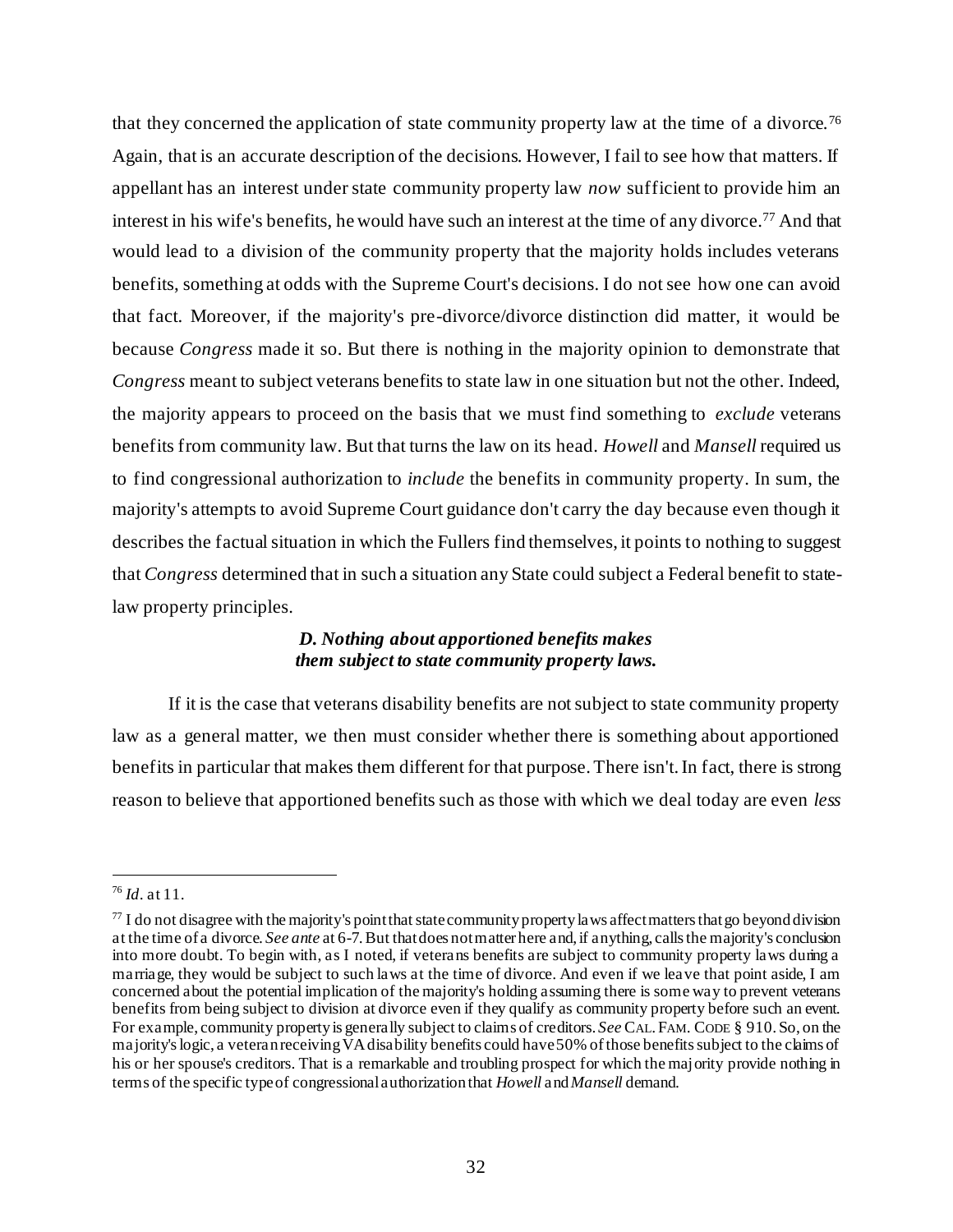likely to be subject to state community property laws than run-of-the-mill veterans disability benefits.

Recall that the reason appellant's benefits were reduced in the first place is that *Congress* determined that an incarcerated veteran should not be entitled to receive the full amount of his or her benefits during a period of felony incarceration exceeding 60 days.<sup>78</sup> Given that conscious congressional decision, it strains credulity to conclude that *Congress* would want a veteran in appellant's situation to be able to gain through community property principles a portion of the benefits *Congress* specifically has determined a person such as appellant should *not* receive. Indeed, I can think of no reason why Congress would make such a judgment, one that effectively undermines its own policy choice concerning incarcerated veterans. Congress simply would not have invited appellant in through a backdoor when it barred him from coming in through the front. And the majority provides absolutely no rationale to support why it concludes *Congress* did so other than to describe the state of the Fullers' marriage. But, again, there is no evidenc e that *Congress* made such highly fact-specific judgments that lead to Federal benefits being subject to state property law.

At oral argument, appellant's counsel attempted to explain why Congress might have made such a strange decision. Counsel relied on the principle that Congress would want to support military families.<sup>79</sup> I agree that Congress was interested in supporting military families when it enacted the rules concerning the apportionment of benefits withheld as a result of a veteran's incarceration. But I fail to see how allowing an incarcerated veteran to take half of those apportioned benefits going to his or her family in a community property division advances the laudable policy goal of supporting the family. It would not, and would, in fact, do e xactly the opposite. And as I noted above, the fact that we are not dealing with a division here is irrelevant because the majority provides no support for the notion that community property principles apply now but cease to be relevant upon a marital dissolution. In any event, the family support rationale only underscores why there is nothing about apportioned benefits that alters the general rule that veterans disability benefits are not subject to state community property laws.

<sup>78</sup> *See* R. at 2606; *see also* 38 U.S.C. § 5313.

<sup>79</sup> *See* Oral Argument at 22:00-23:30.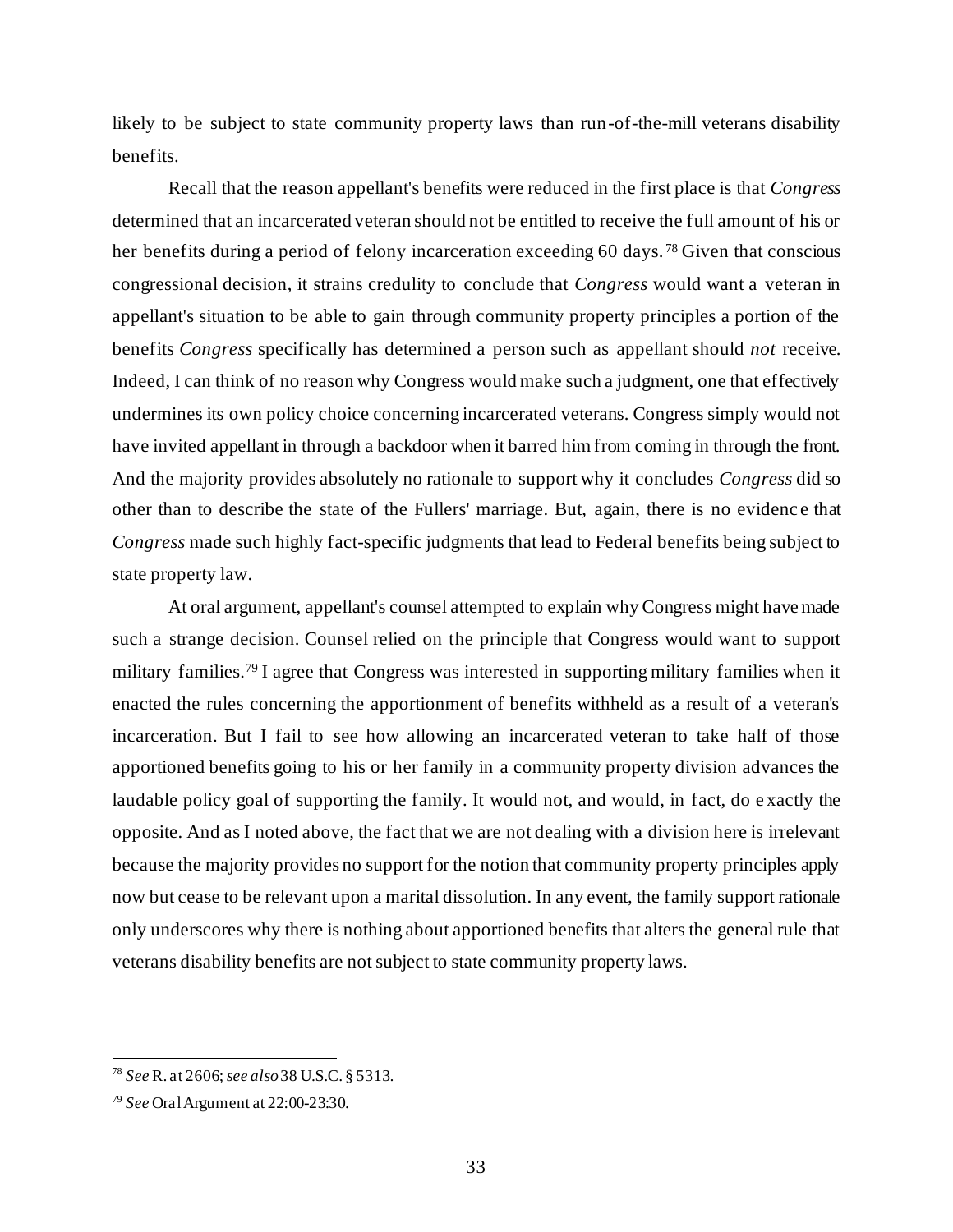### *E. The majority's decision has serious negative implications for veterans.*

There is no question that Mr. Fuller–a veteran–prevails under the Court's decision in this appeal. That may, to some, seem the most important thing. And the majority seeks to limit its rule essentially to the narrow facts it sees as being present here. However, I fear that the majority's rationale that leads to *this* veteran's legal victory sows the seed for *most* veterans to suffer legal defeats in far more common situations. As I discussed above, the Supreme Court in *Howell* and *Mansell* concluded that Congress did not intend that state law community property principles would apply to veterans disability benefits.<sup>80</sup> The reason was simple: Congress did not want a veteran to lose a portion of benefits associated with his or her personal service in defense of the Nation due to the vagaries of state law. But the Court's decision today effectively means that a veteran will lose a half of his or her benefits in the most overwhelmingly common situation in which community property principles come into play, a marital dissolution. And those benefits could be subject to their spouse's creditors. So, despite the majority's attempt to cabin its reasoning, the practical impact of today's decision (assuming our sisters and brothers on the bench in states with community property laws follow the majority's logic, and I very much hope they do not) is that veterans will suffer a loss of benefits that Congress did not intend. There simply is no principled way to say that Mr. Fuller has an interest here in his wife's benefits but that his wife (for example) would not have an interest in his benefits under community property principles should there be a need to divide property. That result suggests to me that the majority must be wrong, reinforcing the legal points I've made in this dissent.<sup>81</sup>

I also note that Congress is not heartlessly focused only on a veteran's interest to the exclusion of everything else. It has provided means by which a divorced spouse may obtain a portion of a veteran's benefits after a divorce.<sup>82</sup> And such provisions have an important substantive aspect to them here. They show that Congress did not rely on *state* law to make an appropriate division of veterans disability benefits. It did so as a matter of *Federal* law. Today's decision does not accord sufficient respect to this congressional judgment, adding yet another reason why I

<sup>80</sup> *See* Section III.B., *supra*. As I explained above, the fact that those cases happened to deal with disability compensation in lieu of military retirement pay is a distinction without a difference. *Id*.

 $81$  I fully recognize that policy-based arguments cannot trump positive law. However, the fact that, as a policy matter, the result of today's decision is at odds with congressional support of veterans more generally is a useful check on the result the majority reaches.

<sup>82</sup> 38 U.S.C. § 5307; *see Batcher v. Wilkie*, 975 F.3d 1333, 1335 (Fed. Cir. 2020).